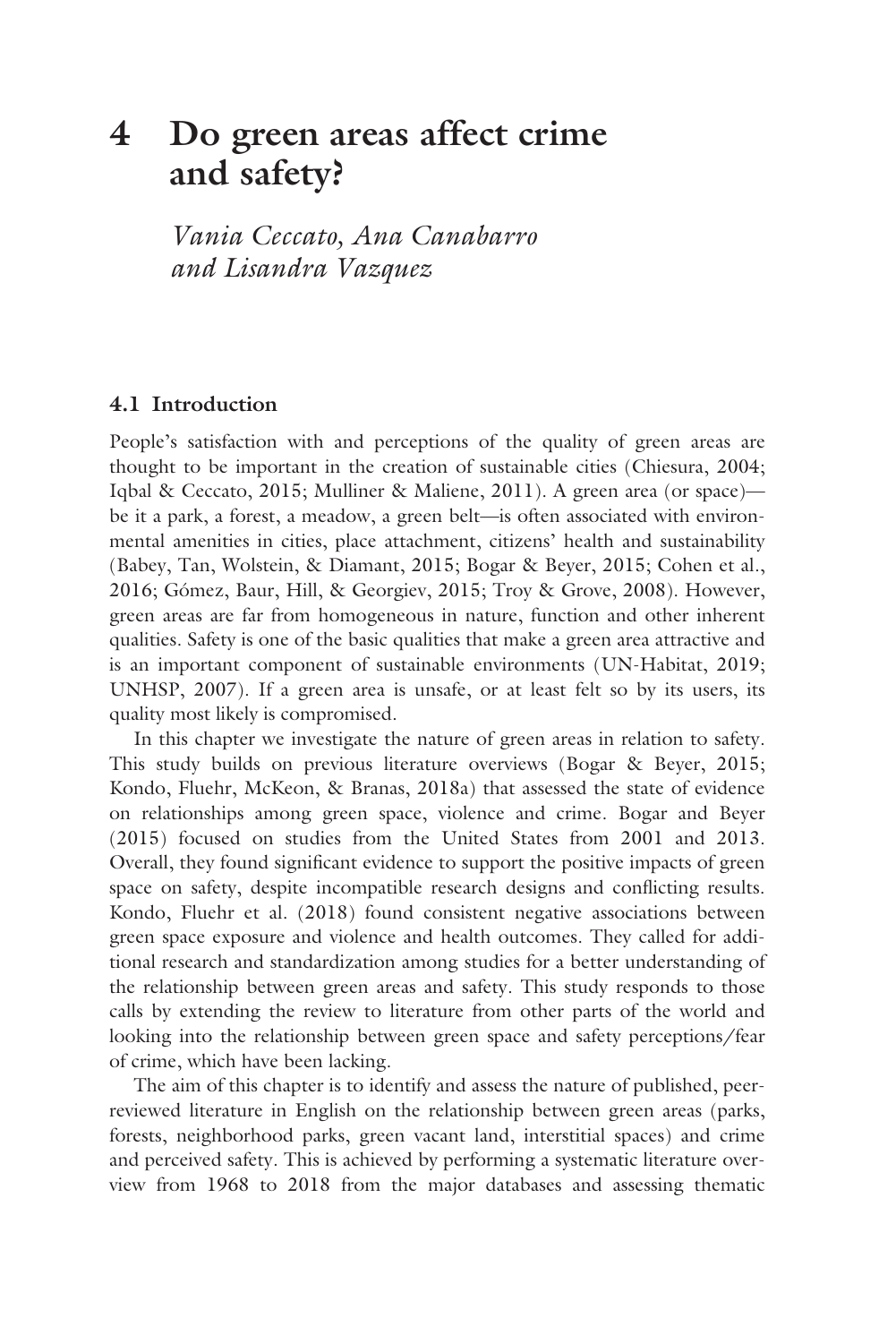# 76 *Vania Ceccato et al.*

trends. We used the software VOSviewer [\(www.vosviewer.com\)](www.vosviewer.com) to manage and organize the vast material spanning five decades into two overarching themes: the relationship between green areas and crime, and the relationship between green areas and fear or poor perceived safety. This literature review aims to collect and systematize scholarly knowledge on the topic to respond to the following questions.

- 1. Which are the most common types of green areas associated with crime and/or poor perceived safety in the international literature?
- 2. Do green areas affect the occurrence of crime and disorder and, if so, how?
- 3. Do green areas impact on perceived safety and, if so, what are the mechanisms?

This chapter is structured as follows. First, we discuss the basic definitions and theoretical necessary principles, then report the methods, followed by the results. In the final section we identify gaps in the literature and suggest a research agenda on green areas and safety as well as policy implications of the current knowledge.

Note that in this study "green areas" and "green spaces" will be used interchangeably.

# **4.2 Theory and definitions of green areas and safety**

# *Types of green areas and crime*

Goode and Collins (2014) categorized green spaces in six groups according to their origin, development and walkability. Although the categories were created for green areas in the British context, they can be helpful to illustrate the spectrum of green areas found in other parts of the world. The first category is *"tended" green spaces for pleasure* and is composed of squares, parks and campuses, botanical gardens, gardens, tree-lined streets, flowerbeds, verges and pockets of space. The second category is called "*tended" green spaces for use*, and is composed of allotments, playing fields, greens and playgrounds, graveyards and cemeteries. Then, they suggest *"un-tended" green spaces*, such as disused railway lines and wasteland, and *water features*, such as those green areas close by rivers, streams, lakes and ponds, canals, conduits and millstreams, dockyards and waterfronts. In addition, there are *"natural" green spaces*, for example, meadows, heaths and woodland, and finally "*controlled" green spaces*, which include green belts and nature reserves.

Green areas (or spaces) tend to be associated with amenities and safety but not everywhere (Ceccato & Hanson, 2013; Groff & McCord, 2011; Iqbal & Ceccato, 2015). Vacant lands and/or interstitial spaces with greenery may be considered an indication not of environmental quality but quite the opposite, as they may attract problems, such as littering, and more serious crimes, such as drugs, robbery and rape, that seriously affect urban quality (Iqbal & Ceccato, 2015; Troyer & Wright, 1985).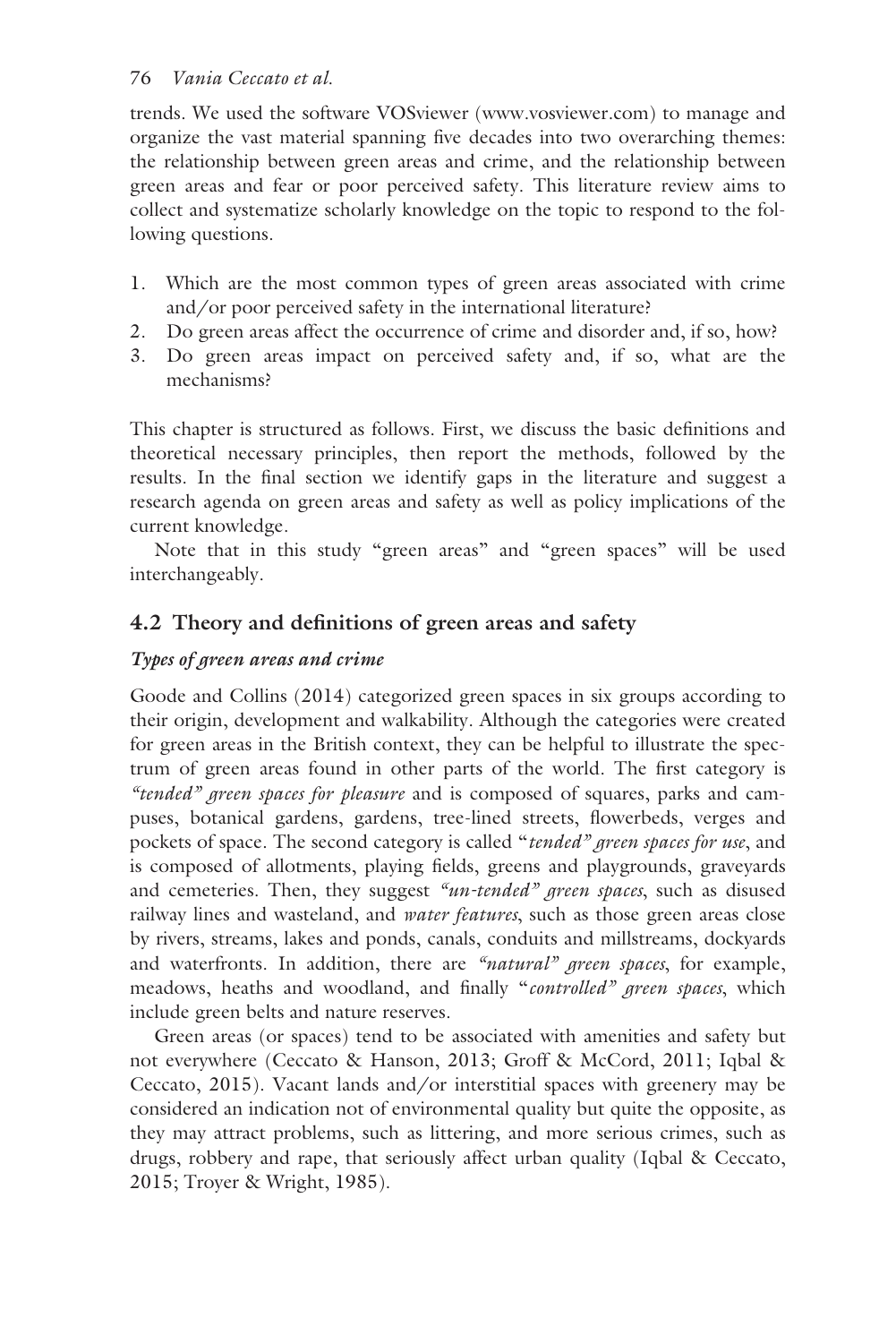The international literature on green spaces and safety covers a wide spectrum of environments, from parks to interstitial spaces, of varied sizes and functions. What are the most common types of green areas linked to issues of crime and poor perceived safety? Size, location and function are important determinants of safety in a green area (Iqbal & Ceccato, 2016), as are temporal factors that interact with the city structure and people's routine activity (Cohen & Felson, 1979). Brantingham and Brantingham (1984) suggested that offenders become familiar with the places that are relevant to them ("nodes") and the corridors that link them ("paths"). These nodes and paths constitute offenders' awareness space, and it is within or on the fringes of this space that they are most likely to commit an offense. Green areas can be nodes or areas in those paths located within many offenders' awareness space and can become a risky place.

#### *Green areas as risky places*

A green area can become a risky place, namely a place that concentrates a disproportionately high number of crimes in relation to its surroundings (Clarke & Eck, 2007). As a risky place, a green area can be a *crime generator* (Brantingham & Brantingham, 1995); in other words, people with criminal motivation can be drawn to, for example, a desolated park that provides the basic conditions for crime to happen. Crime generators are risky places with many criminal opportunities that are well known to offenders, such as an open drug market in a park. A park can also be a *crime attractor*; for example, a green area attracts large numbers of people for reasons unrelated to criminal motivation, creating many opportunities for crime (Groff & McCord, 2011; Hilborn, 2009; Iqbal & Ceccato, 2015). A green area can also become a *crime enabler* when there is little regulation of behavior at that place: rules of conduct are absent or not enforced (Clarke & Eck, 2005). The physical and social environment, the maintenance of the place (e.g., illumination) and the mechanisms that reinforce guardianship (e.g., "eyes on the park") are fundamental to keeping it safe. Green areas can also become *crime radiators* or *crime absorbers* (Bowers, 2014). Bowers (2014, p. 389) explored the nature of the relationship between a particular place and what occurs outside but near the place. *Crime radiators* "cause crime in the immediate environment as well as internally", while *crime absorbers* absorb risk from the external locale.

Whether a green area is a risky place depends on the context, not only spatially (by type of land use, inner city–outskirts, rural–urban) but also temporally (by hour of the day, day of the week, seasonally). The type of green area, its function and design influence what occurs in it as well as in places surrounding it. This implies that environments can be planned, built and modified following design principles that reduce the opportunities for crime. This can be done by stimulating surveillance at particular times, fostering territoriality and reducing areas of conflict by controlling access and improving overall perceived safety (Armitage, 2013; Cozens, Saville, & Hillier, 2005; Ekblom, 2011,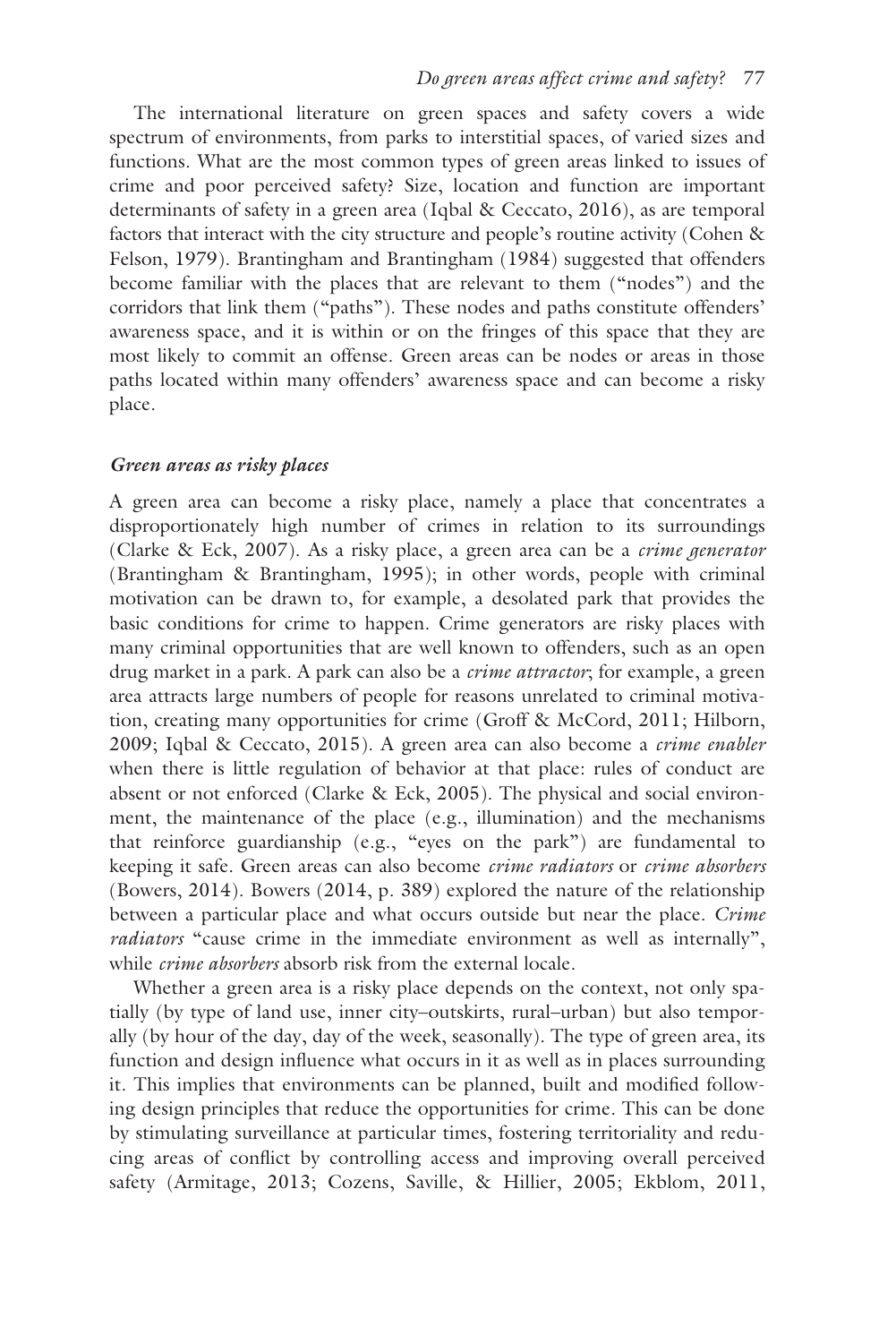2019; Iqbal & Ceccato, 2016; Jeffery, 1971, 1977; Newman, 1972; Saville, 2019).

# *Green areas and safety perceptions*

A desolate, unsafe park can reduce the walkability of the whole area where it is located. The mechanisms linking individuals and safety vary, but they are often associated with the inherent qualities of environments (streets and places) that encourage individuals to use them. People in the streets create "eyes on the streets" (Jacobs, 1961), which can affect the risk of crime and safety perceptions (Cohen & Felson, 1979; Reynald, 2010). Indeed, Talen and Koschinsky (2014) indicated that the quality of the urban environment, social interaction, safety and health are interrelated. Fear of crime can change and limit an individual's activities (Giurgescu et al., 2017; Jackson & Gouseti, 2012; Lorenc et al., 2013), restricting her/his own mobility and ultimately her/his health.

Yet, the way we perceive the environment is also a function of what we are. Individual factors play a role in defining perceptions of risk and safety. Previous research confirms that an individual's fears depend on individual physical abilities as well as on age, gender, sexual status, ethnicity and socioeconomic background (Box, Hale, & Andrews, 1988; Garofalo & Laub, 1979; Pain & Smith, 2008). Therefore, the nature of perceived safety (or the lack thereof, i.e., fear) is a multi-faceted and multi-scale phenomenon (Day, 2009; Los, 2002; Wyant, 2008), a result of the intersection of an individual's characteristics and the environments to which he/she is exposed.

# **4.3 Methodology**

The literature search covered 50 years, from 1968 to 2018, of publications in the following databases: Scopus and Google Scholar. Although our search extended back 50 years, articles in this particular topic only started to appear in journals in the 1980s and 1990s. The bibliographic selection was conducted in two steps: first, we focused on the bibliometric analysis and then on in-depth analysis of the material.

Three combinations of keywords were used to search in each database, as shown in [Table 4.1.](#page--1-0) The searches were conducted in July 2019 and aimed to combine terms related to crime, fear or different kinds of violence with the ones linked to green areas. This is a review of literature inspired by the principles of the *Cochrane Handbook for Systematic Reviews* (Higgins & Green, 2011) as well as the PRISMA checklist (Moher, Liberati, Tetzlaff, & Altman, 2009). One of the features that distinguish this type of review from others is the pre-specification of studies following a set of eligibility criteria (Higgins & Green, 2011). The flowchart in [Figure 4.1](#page--1-0) illustrates an approximate estimation of the articles during the process of collection and selection of the publications.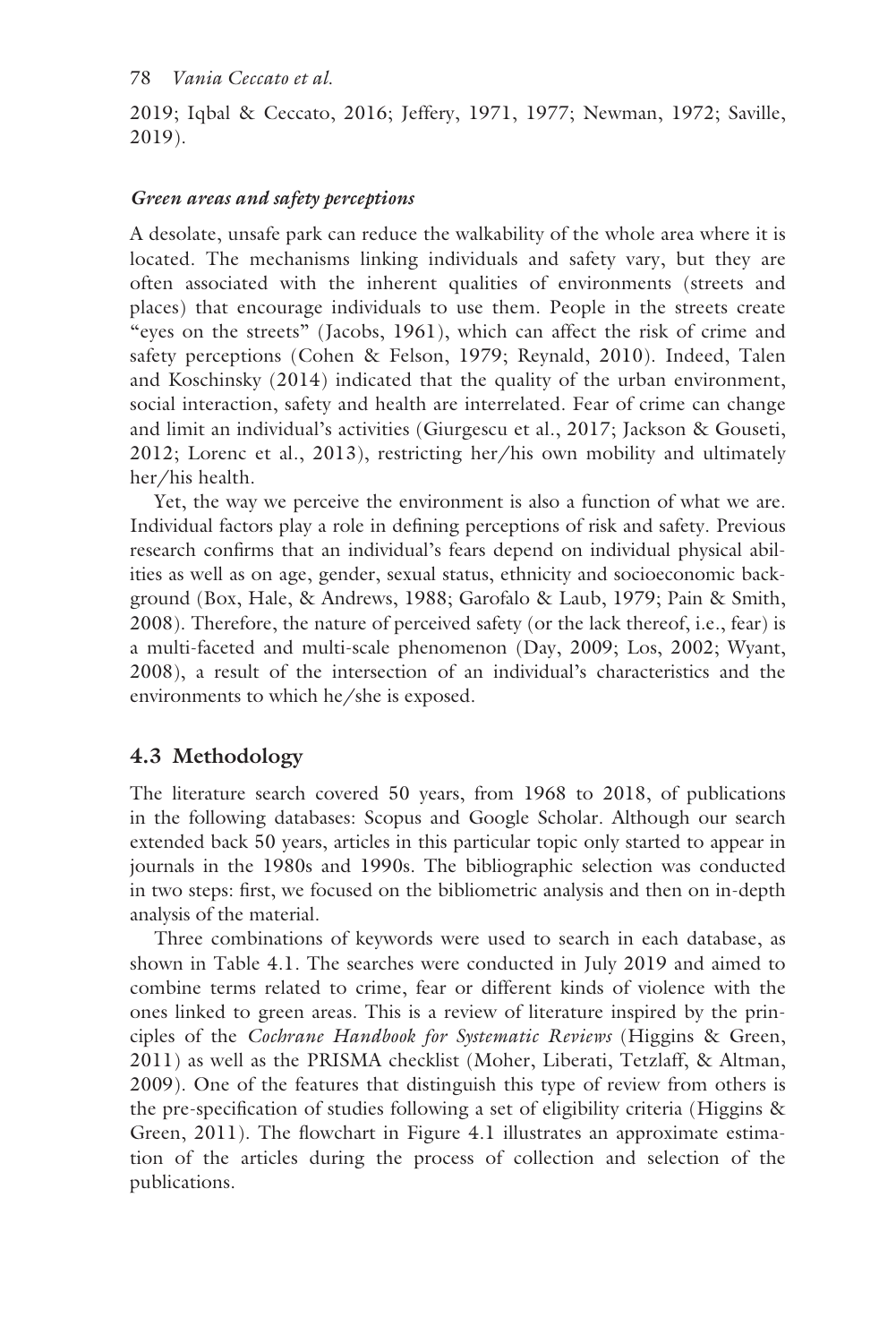| Database          | <b>Keywords</b>                                                                                                                                                                                                                                                                                               | Results | Selected |
|-------------------|---------------------------------------------------------------------------------------------------------------------------------------------------------------------------------------------------------------------------------------------------------------------------------------------------------------|---------|----------|
| Scopus            | $((\text{crim* OR fear* OR safe*) AND})$<br>(vegetation* OR green* OR park* OR<br>"tended spaces" OR "vacant lots" OR<br>natur* OR forest* OR tree OR trees OR<br>planta* OR grass*) AND (hedonic* OR<br>pay OR value OR pric <sup>*</sup> ))                                                                 | 16      | 4        |
|                   | $((\text{crim* OR fear* OR safe*) AND})$<br>(vegetation* OR green* OR park* OR<br>"tended spaces" OR "vacant lots" OR<br>natur* OR forest* OR tree OR trees OR<br>planta* OR grass*))                                                                                                                         | 1,045   | 68       |
|                   | ((burglar <sup>*</sup> OR larcen <sup>*</sup> OR theft <sup>*</sup> OR<br>murder* OR assault* OR robber* OR<br>felon* OR aggressi* OR violenc* OR<br>disorder OR offence) AND (vegetation*<br>OR green* OR park* OR "tended spaces"<br>OR "vacant lots" OR forest* OR tree OR<br>trees OR planta* OR grass*)) | 640     | 23       |
| Google<br>Scholar | (crime OR fear OR safe OR safety) +<br>("tended spaces" OR "vacant lots" OR<br>nature OR forest OR tree OR trees OR<br>plantation OR grass OR green OR parks<br>OR park OR vegetation) + (prices OR<br>price OR value OR values OR pay OR<br>hedonic)                                                         | 20      | 3        |
|                   | (crime OR fear OR safe OR safety) +<br>("tended spaces" OR "vacant lots" OR<br>nature OR forest OR tree OR trees OR<br>plantation OR grass OR green OR parks<br>OR park OR vegetation)                                                                                                                        | 2,940   | 6        |
|                   | (burglary OR larceny OR theft OR murder)<br>OR assault OR robbery OR felony OR<br>aggression OR violence OR offence) +<br>("tended spaces" OR "vacant lots" OR<br>forest OR tree OR trees OR plantation<br>OR grass OR green OR vegetation<br>OR park)                                                        | 328     | 4        |
| Total             |                                                                                                                                                                                                                                                                                                               | 4,989   | 108      |

*[Table 4.1](#page--1-0)* Sets of keywords, number of results and documents selected from Google Scholar and Scopus

#### *Bibliometric analysis*

The bibliometric analysis included only 95 articles obtained and selected from Scopus (in \*.ris) in the data collection process. VOSviewer version 1.6.12 [\(www.vosviewer.com\)](www.vosviewer.com) is a free-access software tool that was used to create bibliometric maps based on the keywords cited in each selected article and to group terms in clusters according to their linkages. The map in VOSviewer was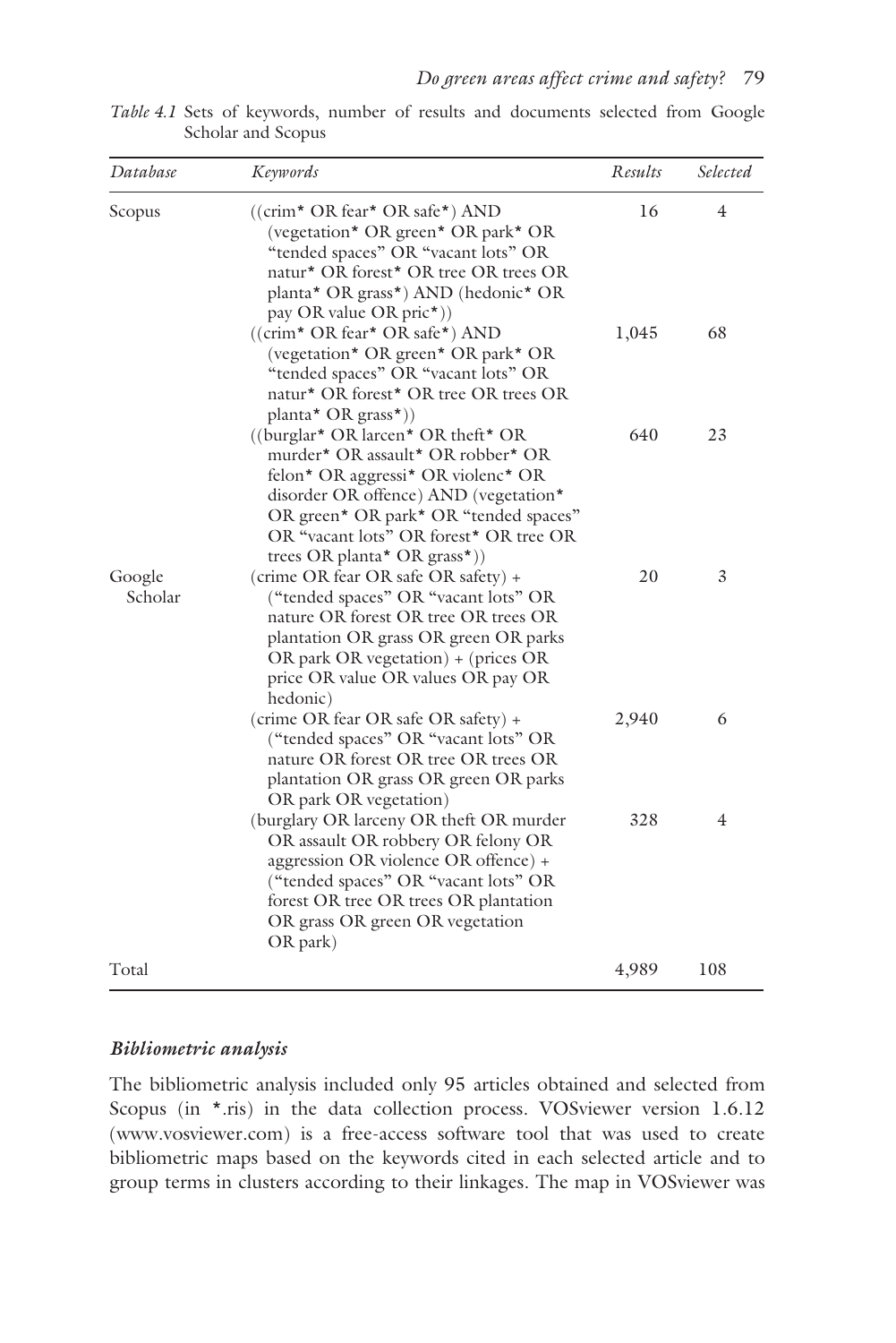

*[Figure 4.1](#page--1-0)* Data collection and selection in Scopus and Google Scholar, 1968–2018.

created based on the bibliometric data, and the 95 articles mentioned above were used as input data. The co-occurrence analysis was performed using the keywords adopting the counting method. It resulted in a total of 800 terms, of which only 244 met the threshold of the minimum number of two occurrences/repetitions. This criterion of a minimum of two repetitions was selected to avoid terms without links or with weak links to the theme and at the same time to ensure the coverage of the terms and representativeness of the articles. The final selection resulted in 95 items out of the 244 keywords, and the map was created using the default settings. We performed thematic content analysis. Output files from the database were used to produce informative network maps by theme. A number of themes were selected based on the clusters that emerged from the literature and are discussed in Section 4.4.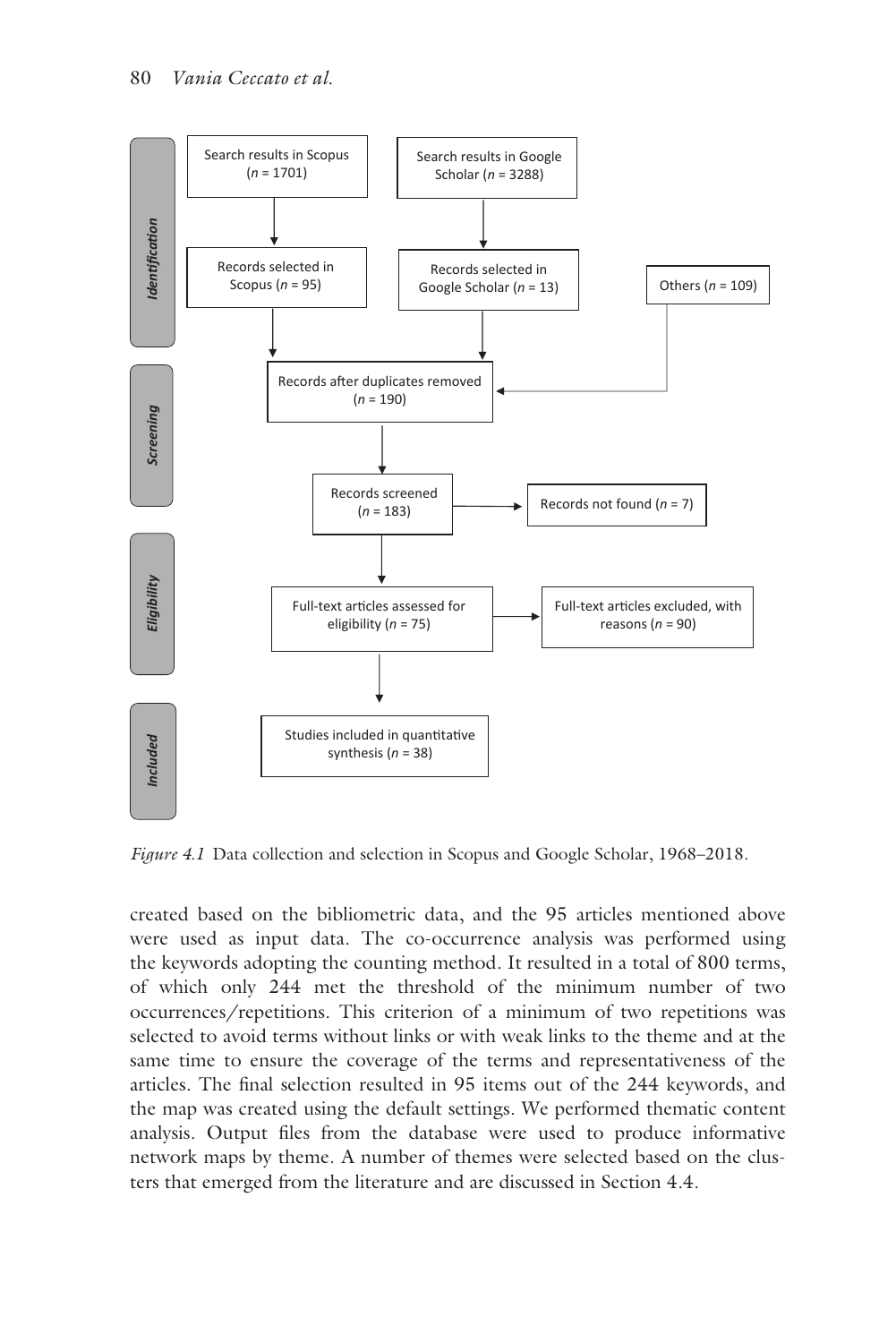# *In-depth analysis*

In addition to the search on Scopus, we also searched Google Scholar. In some cases, one of the keywords was excluded from one of the searches to make the results more specific to the target subject. Our inclusion and exclusion criteria for both databases are presented in [Table 4.2.](#page--1-0) The total was 4,989 publications, of which 66 percent were from Google Scholar [\(Table 4.1\)](#page--1-0). Unfortunately, the results were too general, so only the first 10 pages were considered for evaluation. The advantage of using Google Scholar is that this platform includes papers published before 1970, which were lacking in the Scopus search. Only 38 were eligible (articles that contained links between green areas, crime and/ or fear) and constitute the base for the analysis [\(Tables A4.1–A4.3](#page--1-0) in the Appendix). In a few cases, articles appear in two different tables because they evaluate both crime and fear. These themes support the selection of topics that are relevant to be investigated in detail and that are discussed in the literature overview, more specifically the correlation or effect of green areas on crime and/or safety:

- • Positive: decline of crime and increase of safety perceptions, an expected effect
- Negative: green areas have unexpected effect on crime and/or safety/fear
- Inconclusive: different effects were observed in different variables
- No difference: no statistically significant impact or crime and/or fear of crime remained the same (before and after interventions, for example)

| Criteria        | Inclusion                                                                                                                                                             | Exclusion                                   | Database                     |
|-----------------|-----------------------------------------------------------------------------------------------------------------------------------------------------------------------|---------------------------------------------|------------------------------|
| 1. Year         | 1968-2018                                                                                                                                                             | Others                                      | Scopus and<br>Google Scholar |
| 2. Language     | English                                                                                                                                                               | Others                                      | Scopus and<br>Google Scholar |
| 3. Document     | Article, Book, Chapter,<br>Review                                                                                                                                     | Others                                      | Scopus                       |
| 4. Subject Area | Engineering; Medicine;<br>Social Sciences;<br><b>Environmental Science;</b><br>Psychology; Economics,<br>Econometrics and<br>Finance; Multidisciplinary;<br>Undefined | Others                                      | Scopus                       |
| 5. Field        | Title                                                                                                                                                                 | Others                                      | Google Scholar               |
| 6.              | Null                                                                                                                                                                  | Include<br>Patents,<br>Include<br>citations | Google Scholar               |
| 7.              | Sort by relevance                                                                                                                                                     | Null                                        | Google Scholar               |

*[Table 4.2](#page--1-0)* Inclusion and exclusion criteria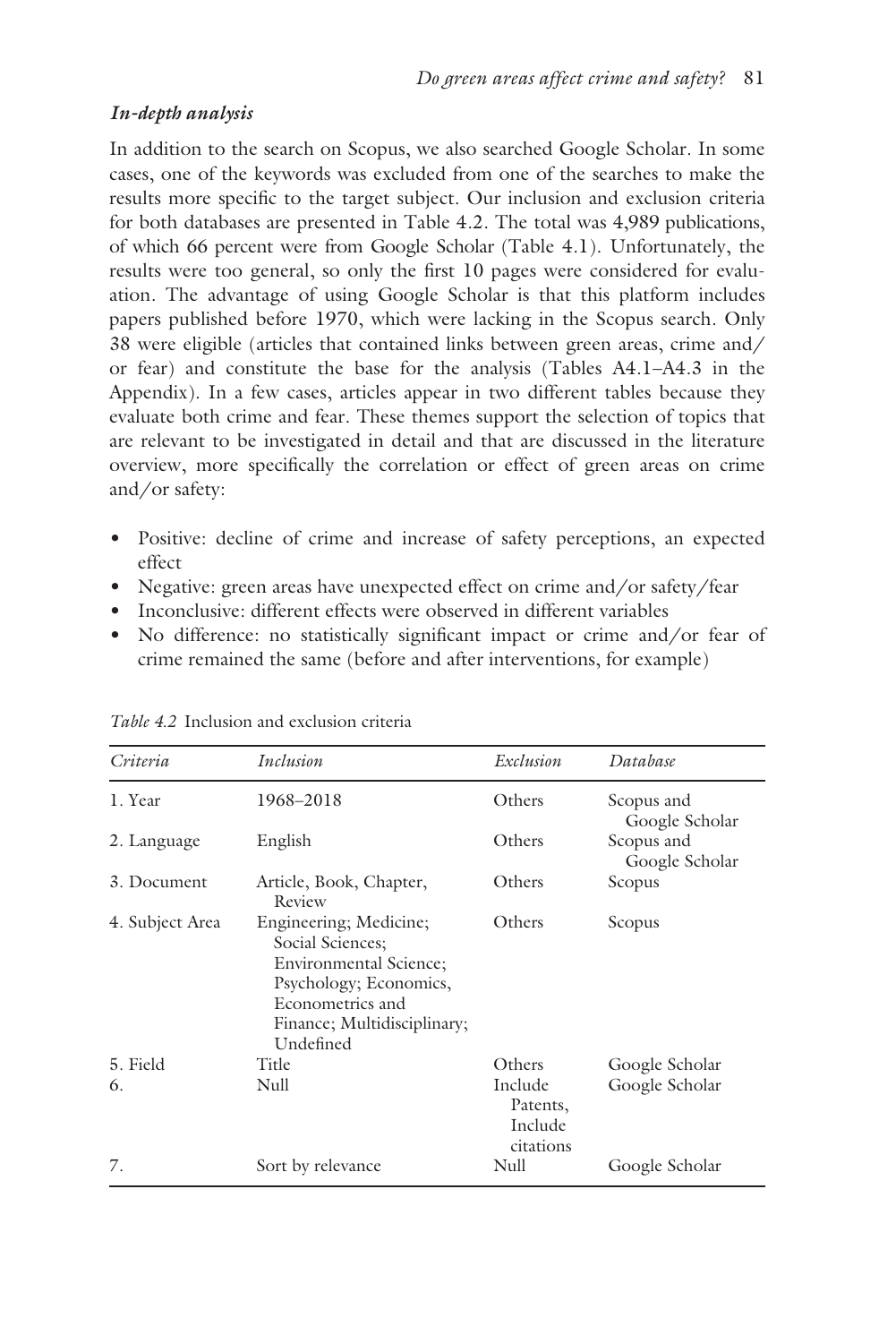

*[Figure 4.2](#page--1-0)* The categorization of green areas adapted from Goode and Collins (2014).

The cities in the studies are classified into the following five types: (1) global cities and/or capitals; (2) regional capitals; (3) local city centers; (4) small towns and/or communities; and (5) other. Green areas were also classified into the categories suggested by Goode and Collins (2014) and are numbered as suggested in [Figure 4.2.](#page--1-0)

## **4.4 Results and discussion**

This study builds on two current systematic literatures (Bogar & Beyer, 2015; Kondo et al., 2018a) that assessed the evidence on relationships among green space, violence and crime. These authors call for additional research and standardization among research studies to better understand the relationship between urban green space, violence and crime. Below we discuss the results, also including publications that deal with green areas and fear, in articles from around the world written in English.

#### *Green areas and safety: overall patterns*

The bibliometric analysis resulted in seven themes as an outcome of the literature search (Figure  $4.3(a)$ ). The themes vary from crime and safety, to design of the urban environment and neighborhood, residence characteristics and urban health, taken from Scopus and Google Scholar, 1968–2018. The greater the weight of an item, the larger the circle. Most of the articles link greenspace/ areas, crime and safety, urban area, perception and neighborhood issues. The distance between two keywords indicates the relatedness of the keywords, in terms of co-citation links. [Figure 4.3\(b\)](#page--1-0) corresponds to the density visualization of authors' keywords based on total occurrences, association strength. The analysis of the overall pattern has been complemented with an in-depth analysis of 38 articles, which is discussed below.

The vast majority of the studies focused on "type 1 green areas," namely those categorized as "tended green spaces for pleasure," as suggested by Goode and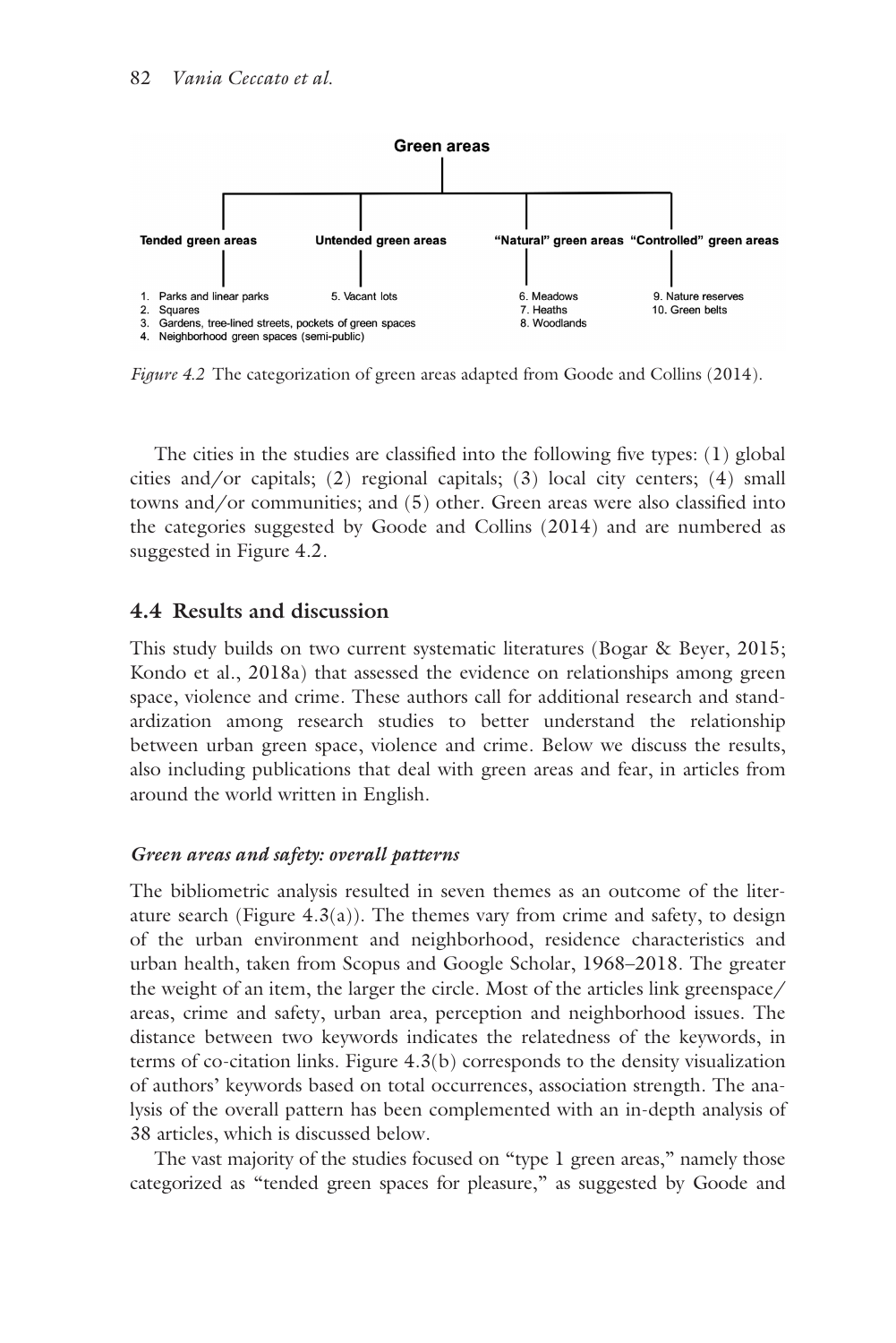

*[Figure 4.3](#page--1-0)* Literature search for keyword: "greenspace" in publications that relate to crime and fear of crime, 1968–2018. (a) Network visualization map with focus on "greenspace" as an example in Scopus, 1968–2018. (b) Density visualization of author keywords, 1968–2018, in Scopus based on total occurrences, association strength.

Collins (2014), including squares, parks and campuses [\(Figure 4.2\).](#page--1-0) This finding is based on the in-depth analysis collected from 38 articles. Around 70 percent of these studies are from North America, 15 percent from European countries, and 15 percent from Asia, Australia and other countries. In North America, the sites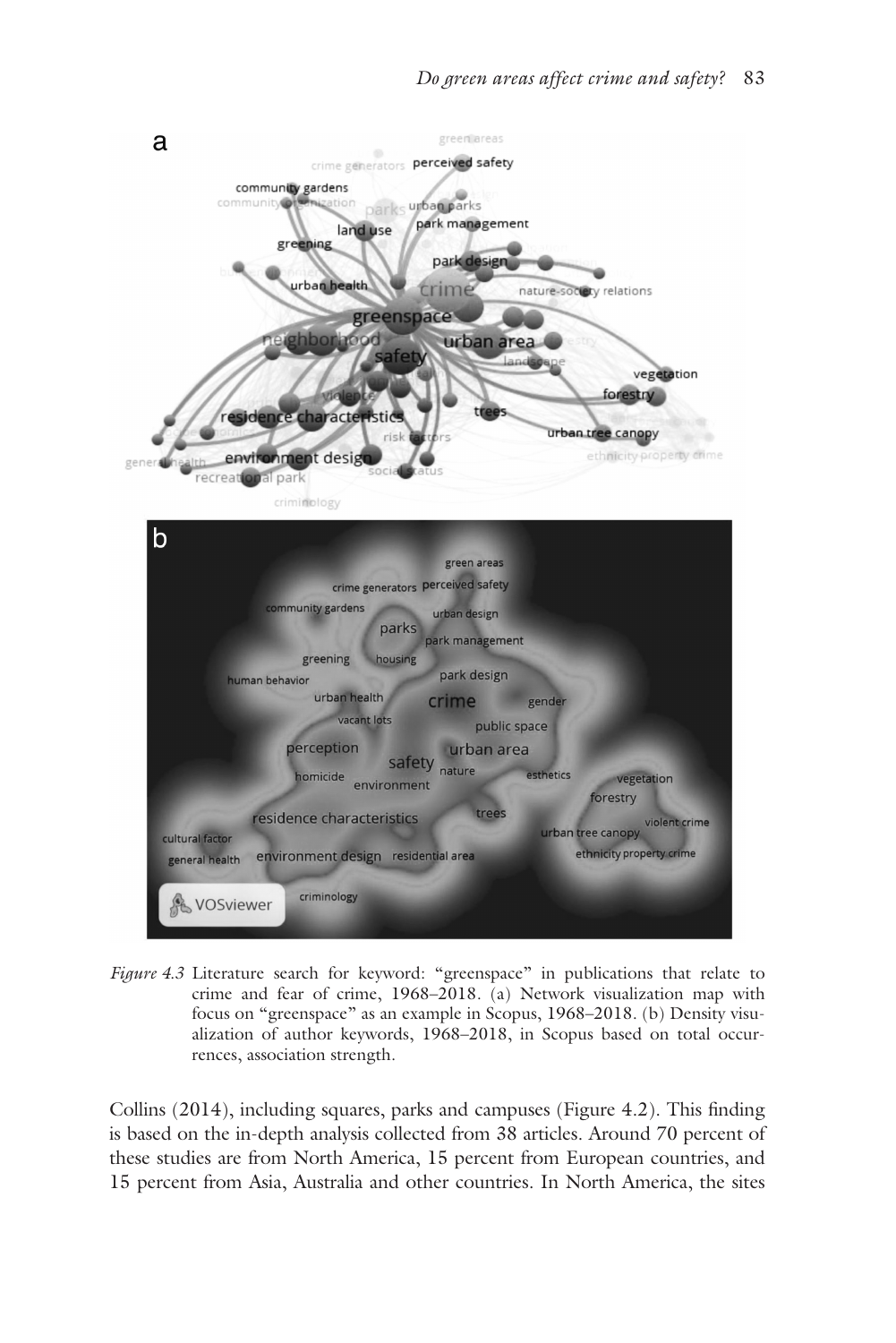might vary between global/capital cities and regional capitals (Cleveland, Denver, Philadelphia, New Haven, Cincinnati, Portland). Only two were in the local urban centers of Youngstown, Ohio, and Flint, Michigan (Appendix).

Out of 38 articles, 43 percent deal with the relationship between crime and green spaces and 47 percent green spaces and safety perception/fear, while 10 percent dealt with both crime and fear in relation to a variety of types of green area [\(Figure 4.4\(a\)\)](#page--1-0). As much as 41 percent of the articles show that green areas affect safety positively (for example: vegetation in abundance is associated with lower rates of assault, robbery and burglary; in low-income neighborhoods residents perceived nearby parks as being safe; and interventions in a park decreased



(a) Studies by safety measure

 $N=38(16+18+4=38)$ 



(b) Studies by relationship with green areas

*[Figure 4.4](#page--1-0)* Analysis of the relationship of green areas and crime and fear/perceived safety.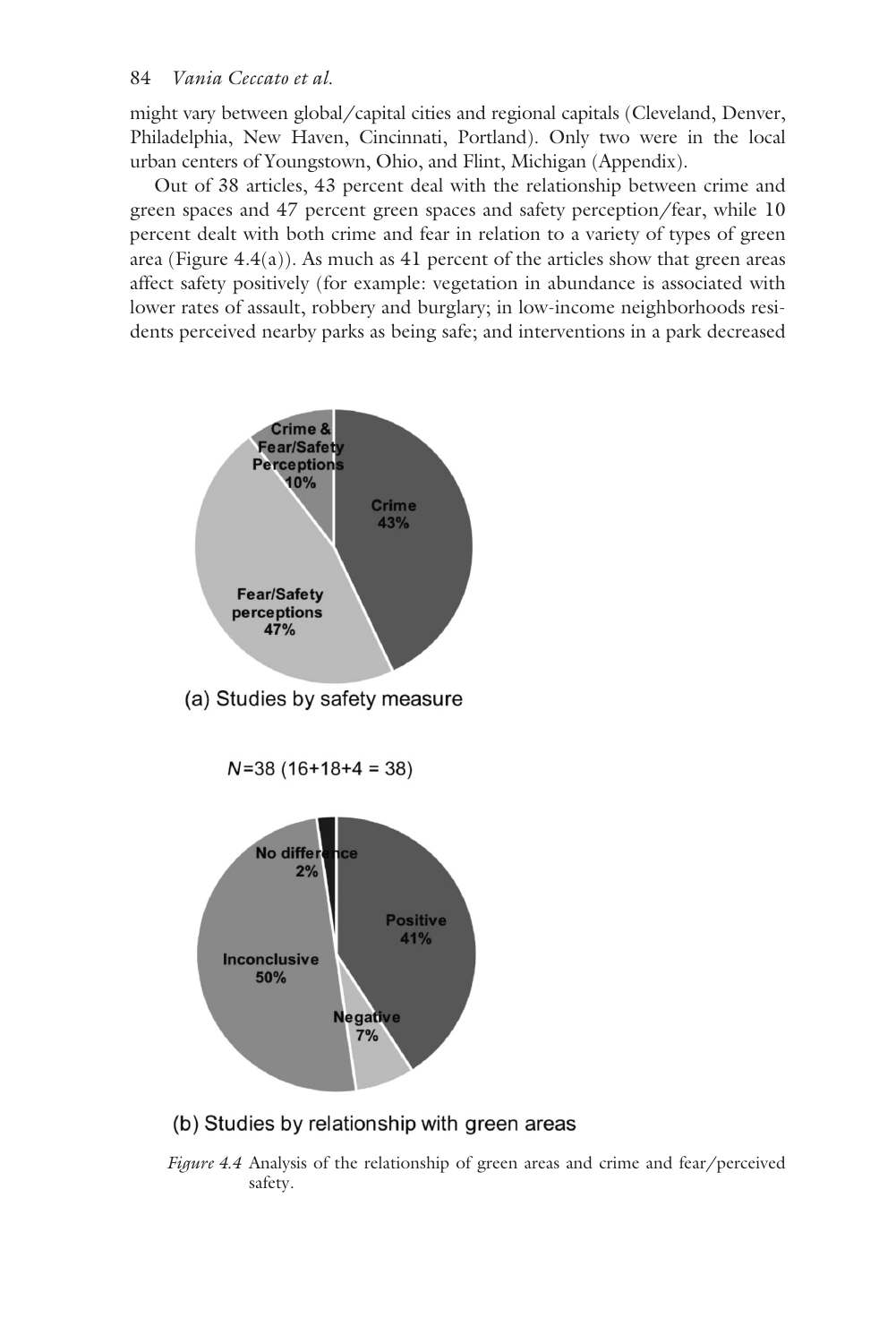overall crime compared with those areas that did not receive an intervention), while 7 percent of the articles indicate that green areas have a negative impact (for example, increased crime), 50 percent of the articles show inconclusive/ conflicting results (different effects were observed in different variables) and 2 percent showed no effect, or not statistically significant [\(Figure 4.4\(b\)\).](#page--1-0)

#### *Green areas and crime*

Although the studies show conflicting results, the overall pattern is that green areas do not seem to be related to an increase in crime. On the contrary, there were certain studies that revealed that green areas had a decreasing effect on crime, or that safety interventions decreased crime in green areas and/or neighborhoods. Eight articles suggested that green areas are not associated with crime occurrence or increase (Gilstad-Hayden et al., 2015; Heinze et al., 2018; Kondo, Andreyeva et al., 2018; Kondo, Fluehr et al., 2018; Kondo, Han et al., 2017; Kondo, South et al., 2017; Kuo & Sullivan, 2001a; Wolfe & Mennis, 2012; Ye et al., 2018), and two did not show any evidence either way (Garvin et al., 2013; Kimpton et al., 2017). Among those studies that did not show the negative effect of green areas, two studies focused on vacant lots in urban areas, four investigated trees and vegetation coverage in cities, and two analyzed the neighborhood-scale green areas around big cities. Outcomes for crime were categorized by type of crime according to the articles as shown in Appendix, [Table A4.1.](#page--1-0)

Nearly all studies are cross-sectional analyses. One exception was the study by Branas et al. (2018) that analyzed a total of 541 randomly sampled vacant lots that were assigned into treatment and control study arms; outcomes from police and 445 randomly sampled participants were analyzed over a 38-month study period. Participants living near "treated" vacant lots reported significantly reduced perceptions of crime, vandalism and safety concerns when going outside their homes as well as increased use of outside spaces for relaxing and socializing. Significant reductions in crime overall and nuisances were also found after the treatment of vacant lots in neighborhoods below the poverty line.

In our sample that covered studies on all continents, we found that regression models were used six times with varying research designs. Quasi-experimental, difference-in-difference analysis, autocorrelations, circular statistics and geocoded mappings were also applied. Mixed methods were also common. For example, Groff and McCord (2011) performed a field survey and combined it with statistical analysis (location quotients and comparison) to examine the relationship between parks and crime and disorder in Philadelphia.

Maintenance of green areas and parks plays an important role when it comes to the relationship between green areas and crime. Vacant lots that are well managed and maintained, for instance, have less crime (Branas et al., 2011; Heinze et al., 2018) and better perceived safety (Branas et al., 2011; Garvin et al., 2013; Heinze et al., 2018). Better maintained vacant lots have fewer assaults, gun assaults, vandalism and violent crimes than street segments with vacant, abandoned and untreated lots (Branas et al., 2011; Heinze et al., 2018).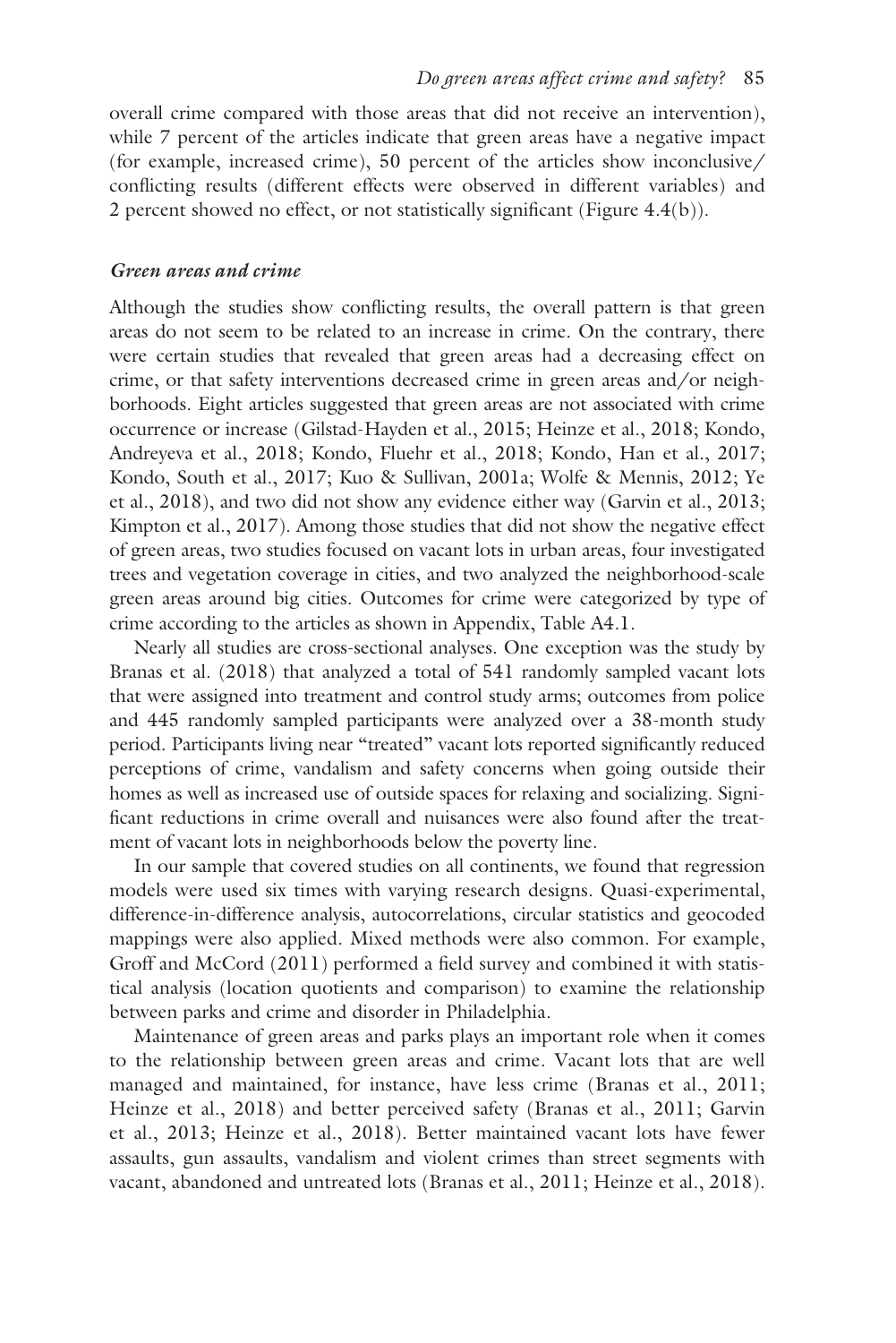In addition, being under and around tree coverage is associated with violence, property crimes, gun assault and total crime (Branas et al., 2011; Gilstad-Hayden et al., 2015; Kondo, Han, et al., 2017; Ye et al., 2018). This appears to support former findings from research conducted in big cities where trees and other vegetation were associated with total crime and disorder. In addition, the effect of good maintenance was noted in previous studies from the 1990s. Poyner (1994), for example, illustrated the effect of demolition in the UK, showing that robberies and snatches decreased. In the United States, Freedman and Owens (2011) showed that new construction and rehabilitation have led to significant reductions in violent crime that is measurable at the county level, although there are no detectable effects on property crime. Similarly, Aliprantis and Hartley (2015) estimated the effects of closures and demolition in Chicago; findings showed a significant decrease in homicides around demolitions. Note that these studies (Poyner, 1994, Freedman & Owens, 2011; Aliprantis & Hartley, 2015) were not included in our review because their primary focus was on demolitions, so they did not satisfy the selection criteria.

However, crime seems to have been associated with green areas in three studies. For example, the study of Kondo, Han et al. (2017) showed that tree damage caused by an invasive tree pest was associated with an increase in total crime (except damage/endangerment, burglary, robbery and rape). Further investigation revealed that certain types of green area are more crime-prone than others, meaning that when greenspaces are heterogeneous they can influence both the timing and the frequency of crime (Kimpton et al., 2017). Parks in an urban area, for instance, can be crime generators (Groff & McCord, 2011).

#### *Green areas and safety perceptions*

Appendix [Table A4.2](#page--1-0) summarizes 18 articles that deal with fear of crime and perceived safety in green areas. Almost 41 percent of them showed positive effects on safety of the presence of green areas (Branas et al., 2011; Coley et al., 1997; Farbod et al., 2017; Garvin et al., 2013; Kuo et al., 1998; Lindgren & Nilsen, 2012; Ward Thompson et al., 2013; Vaughan et al., 2018). These findings include the impact of green areas on health status (e.g., Branas et al., 2011). Among the types of green area reported in these articles, parks comprise 48 percent of studies, green areas in neighborhoods 30 percent and woodlands 13 percent. The remaining articles focused on the influence of woodlands and trees on perceived safety. In only six studies did fear of crime increase with green areas, but these findings mainly focused on specific groups and situations (Cohen et al., 2010; Loukaitou-Sideris & Sideris, 2010; Madge, 1997; Parra et al., 2010; Shackleton et al., 2015; Stodolska & Shinew, 2010). As many as 60 percent of articles were based in the United States, 23 percent Europe, 14 percent Asia and the remainder elsewhere.

Safety perceptions vary according to users' profiles in these green areas. Gender plays an important role in perceived safety in green areas, and women tend to report more fear of crime than men in these environments (Jorgensen et al., 2013;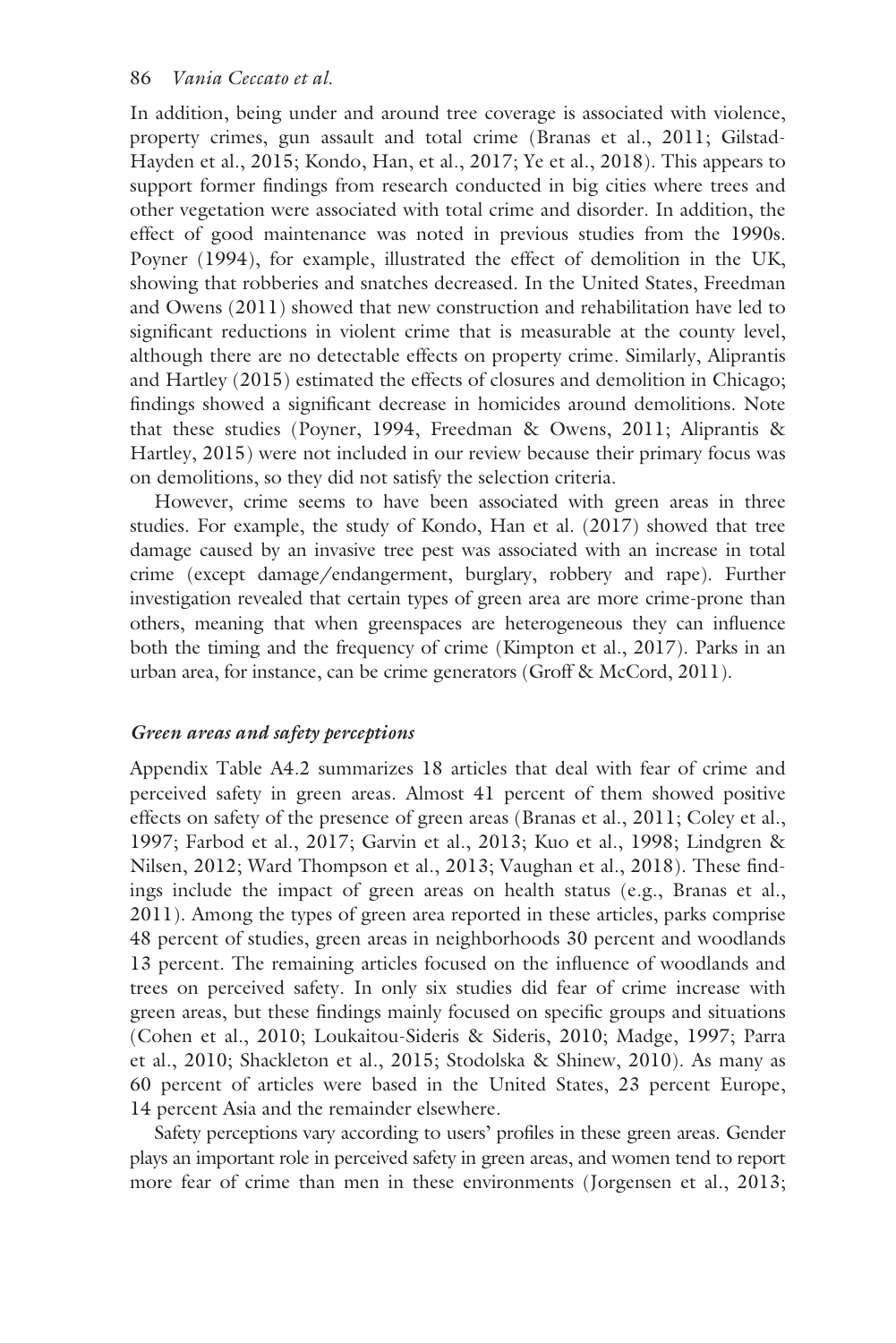Kuo & Sullivan, 2001b; Loukaitou-Sideris & Sideris, 2010; Madge, 1997; Shackleton et al., 2015). The fear of crime in green areas is also influenced by other factors. Particular uses of the park may affect safety negatively, especially among women (Jorgensen et al., 2013). Interestingly, park use leads to more park use (performing sports competitions and recreational activities) but not safety alone (Cohen et al., 2010; Loukaitou-Sideris & Sideris, 2010).

Four articles that relate fear of crime in green areas also link to the occurrence of crimes, such as vandalism and graffiti (Jansson et al., 2013; Maruthaveeran & Van den Bosh, 2015; Parra et al., 2010; Stodolska & Shinew, 2010). While Appendix, [Table A4.3,](#page--1-0) demonstrates some overlap in outcome directions related to urban green areas, crime and fear (e.g., wellmaintained neighborhood parks demonstrate consistent decreases in crime and fear), the table also shows evidence of specific crimes and fear with opposite relationships with urban green space, or at least varying by type of crime, resident or time of day (e.g., perceived safety was dependent on the number of people present in the park). As these results tend to be inconclusive, we will not discuss them further.

#### **4.5 Final considerations**

This chapter set out to assess the nature of published peer-reviewed literature in English on the relationship between green areas and safety from 1968 to 2018. We first defined what we meant by green areas in the urban context, then we associated green areas with both actual risk of being victimized by crime and in relation to fear of crime and/or safety perceptions by users. The literature shows a predominately positive trend in the effect of green areas on safety (both crime and fear/safety perceptions), but about half of the studies show inconclusive or conflicting findings. Despite the fact that these findings are similar to what was suggested by previous literature overviews (Bogar & Beyer, 2015; Kondo et al., 2018b), caution is necessary when drawing this conclusion.

First, the current body of literature is not extensive enough to determine the effects of all types of green area and all types of crime. As for the types of green area, our results were dominated by what Goode and Collins (2014) call "tended green spaces for pleasure", such as parks, botanical gardens and squares. In addition, the studies used different methods, which makes it difficult to compare conflicting findings. Various studies showed that the effect of green areas on safety was dependent on crime types, levels and contexts, but to what extent might these differences just be an artefact of the methods?

Second, although we report results and draw conclusions based on hundreds of publications, it is important to remember that publications in peer-reviewed journals are more likely to show positive "expected" results than results that are uncertain, negative or "unexpected". At the same time, it is impossible to estimate the "dark figure" of unpublished materials, in other words, to estimate how many studies had negative or unexpected results and were not published.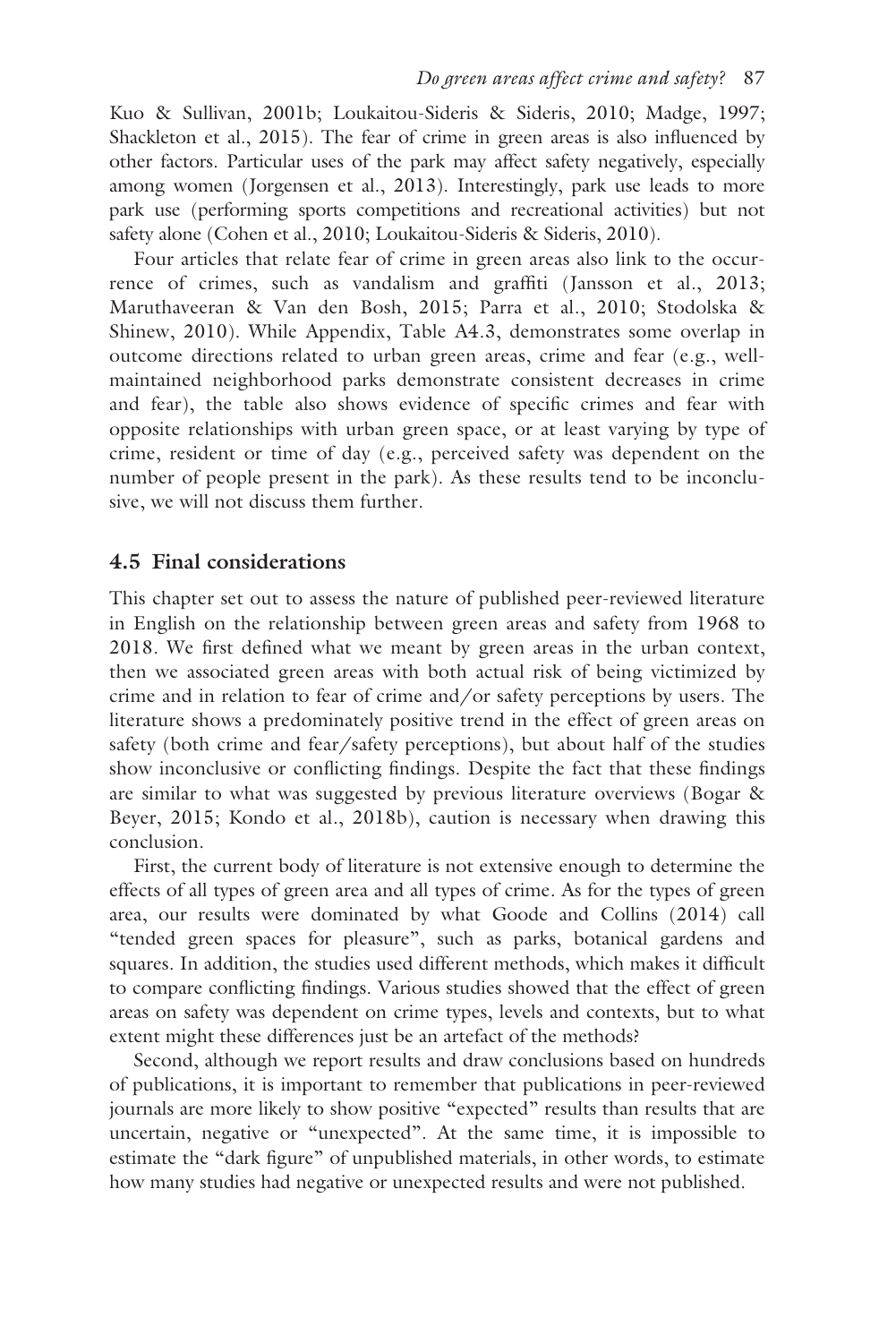#### 88 *Vania Ceccato et al.*

Third, what works internationally in terms of the impact on green areas may not work locally. The literature reported in this overview is dominated by studies in North America and the UK. Caution should be exercised when conclusions drawn from findings that are country- or city-specific are applied to the context of cities in the Nordic countries, which have different city structures, climate, political and cultural contexts, and distinct urban planning traditions.

Despite these limitations, the contribution of this chapter is to extend the results to publications in English for other parts of the world beyond the United States. We went beyond the "park-crime link" and looked for evidence of potential relationships between green areas and perceived safety and fear of crime. Finally, despite the fact that most articles were quantitative pieces, we also considered studies that adopted mixed methods, allowing for examples of interventions on parks and consequently on safety.

## *Research recommendations*

The results of this literature overview show opportunities for improving our understanding through future research. One of these future research areas is the need to better understand why certain types of green area become a crime magnet and others do not; namely, why they become risky places that generate (and/or attract, absorb or radiate) crime. The temporal and spatial contexts of green areas are important aspects to be considered. Another area that remains open for further research is the relationship between the use of spaces and the well-known mismatches between the design of crime-ridden micro-places and safety perceptions in multi-functional parks (Ceccato & Hanson, 2013) (see also [Chapter 5\)](#page--1-0). Finally, one important area for future research is the testing of rigorous longitudinal methodologies that can provide assessments over time and be applied in contexts other than those that are tested here.

## *Policy implications*

More than just risky places, green areas play an important role in the sustainability of cities, so it is essential to know about their safety qualities, as was the intention of this study. We have shown a predominately positive relationship between green areas and safety in the 38 studies. This impact must be contextualized both spatially and temporally to properly inform practices of maintenance of these public places.

Planning for a safe green area is part of creating a public place that is safe and inclusive for all. Park visitors, for instance, constitute only one group of users. There might be those who have the park as a working place (vendors), others who "just" pass by (transients and people waiting for a bus) or those who temporarily reside in them (homeless). Groff and McCord (2011) stated that parks and other green areas are contested spaces in cities. Since they are often publicly owned, they are at the same time everyone's and no one's. They may offer poor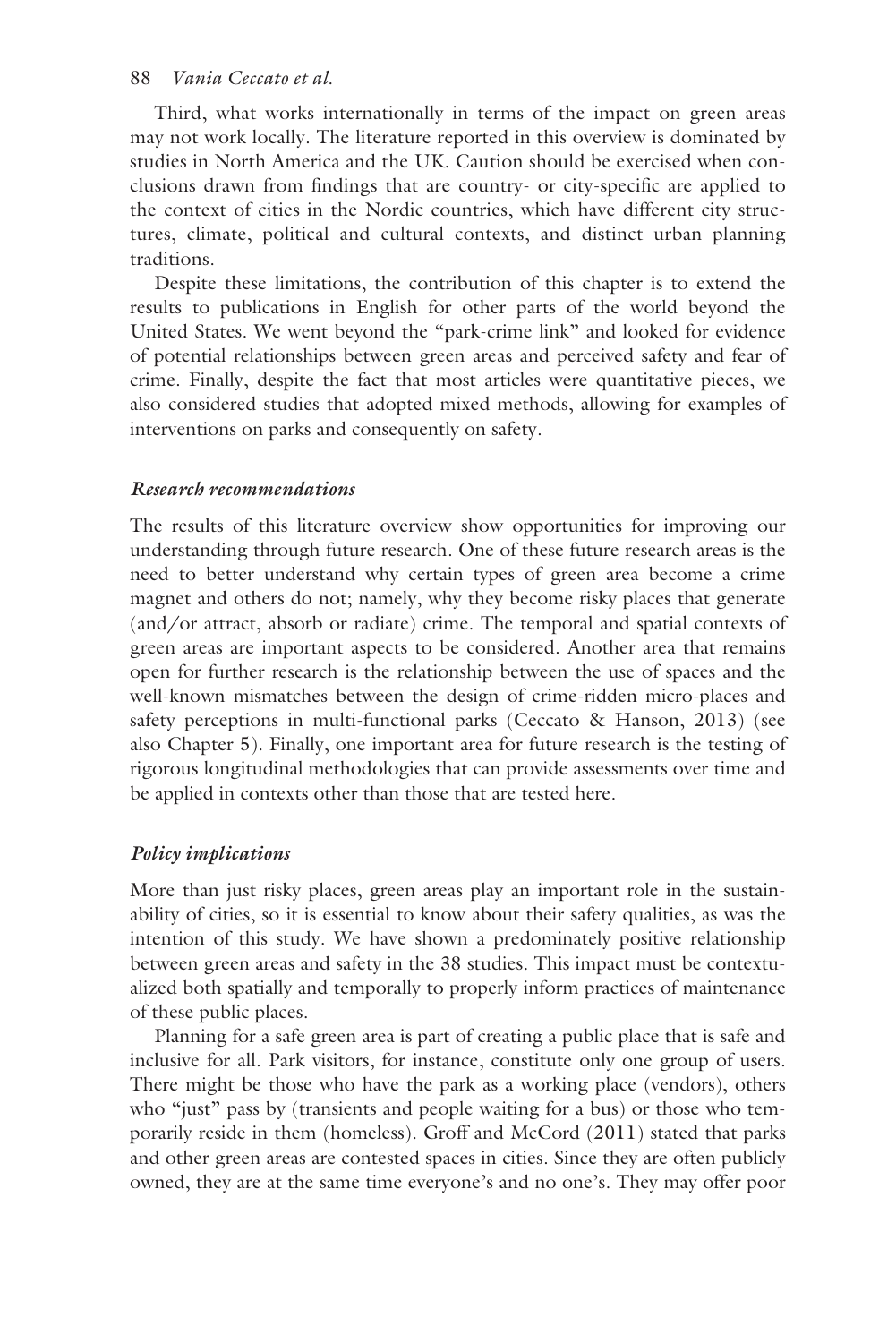guardianship and therefore are susceptible to be taken over by illegal activities or activities that trigger fear among visitors.

Like many other public places, parks and squares accommodate groups that are often viewed as a security problem rather than as individuals who have a right to be there and feel safe. In these circumstances, getting the right person or organization to be responsible for these environments is important (knowing who is in charge of delivering security services for whom, where and when). In most cases in public places—and in particular parks—there are no quick fixes for safety problems. They demand a multi-pronged approach, with long-term engagement of multiple authors in collaborative frameworks. Inspired by theoretical principles of environmental criminology and situational crime prevention, fieldwork protocols (Ceccato, 2019) can be used to detect particular safety problems in parks and help practitioners to think systematically about solutions that can be effective, inclusive and sustainable.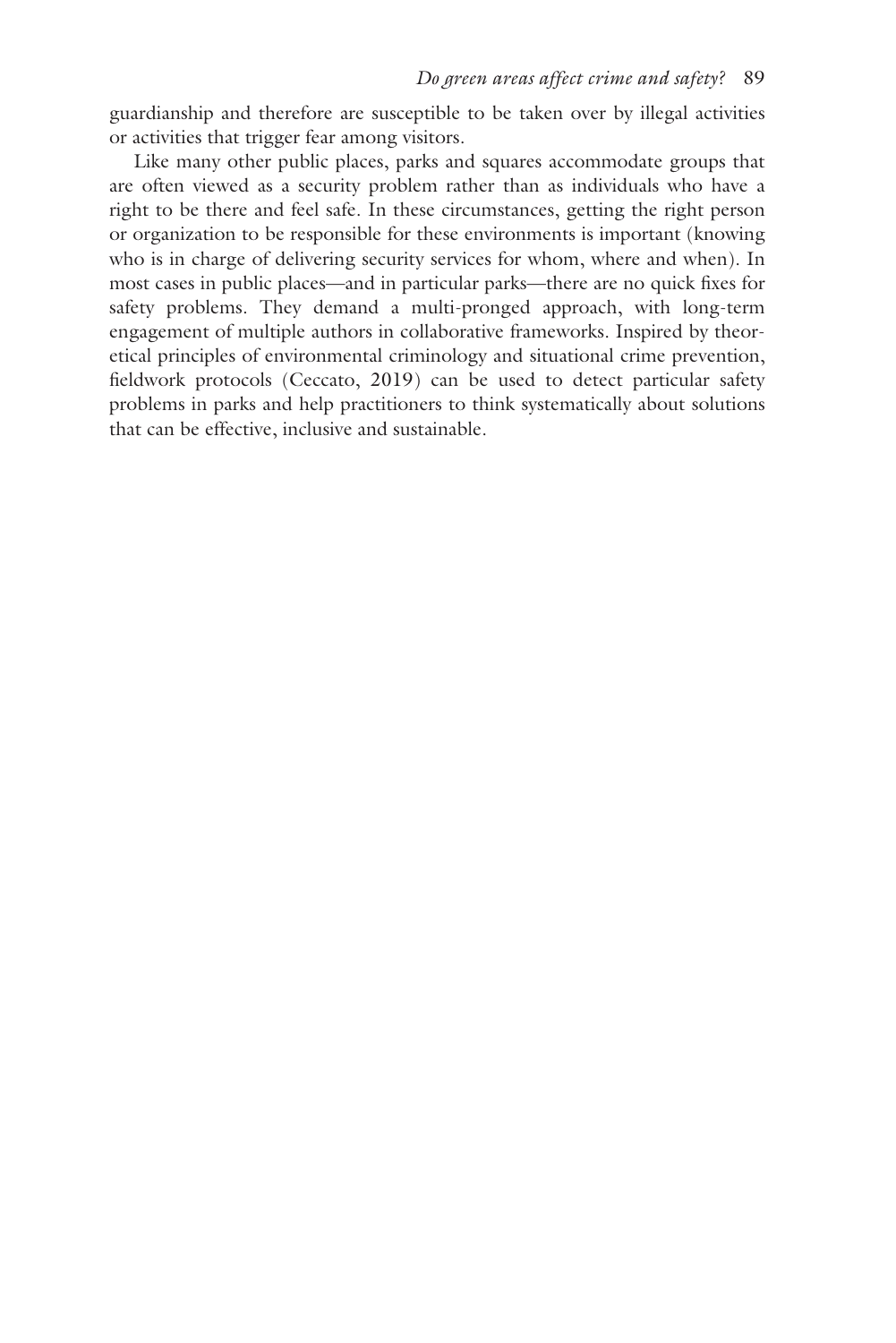|                                                                                                                                                                                                                 | Table A4.1 Green areas (parks, forests, neighborhood parks, green vacant land, interstitial spaces) and crime |                                                                                                                           |                           |                                                                                            |                                                                                                                                                                                                                                                                               |               |
|-----------------------------------------------------------------------------------------------------------------------------------------------------------------------------------------------------------------|---------------------------------------------------------------------------------------------------------------|---------------------------------------------------------------------------------------------------------------------------|---------------------------|--------------------------------------------------------------------------------------------|-------------------------------------------------------------------------------------------------------------------------------------------------------------------------------------------------------------------------------------------------------------------------------|---------------|
| Case study<br>Year                                                                                                                                                                                              |                                                                                                               | methods<br>Study's                                                                                                        | and city type<br>Location | $C$ rime                                                                                   | Expected<br>results                                                                                                                                                                                                                                                           | Green<br>area |
| vegetation and crime<br>relationship between<br>neighborhood.)<br>in an inner-city<br>(Examines the<br>vegetation.<br>Inner-city<br>2001                                                                        |                                                                                                               | ratings, and simple<br>photographs and<br>Crime reports,<br>regressions.<br>vegetation                                    | Chicago, IL.              | Total crime $(-)$<br>crime $(-)$<br>crime $(-)$<br>Property<br>Violent                     | Results indicate that although<br>fewer crimes were reported.<br>property crime and violent<br>assigned to different levels<br>This pattern held for both<br>of nearby vegetation, the<br>residents were randomly<br>surroundings were, the<br>greener a building's<br>crime. | S             |
| robberies, burglaries<br>relation to remotely<br>sensed vegetation<br>abundance at the<br>around the city.<br>(Examines rates<br>and thefts in<br>Census tract<br>of assaults,<br>Green areas<br>Level.<br>2012 |                                                                                                               | Choropleth mapping,<br>econometric<br>least squares<br>correlation,<br>and spatial<br>regression<br>ordinary<br>modeling. | Philadelphia,<br>PA.      | Robbery $(-)$<br>Burglary $(-)$<br>Assault $(-)$<br>Theft $($                              | Results indicate that vegetation<br>associated with lower rates<br>abundance is significantly<br>of assault, robbery and<br>burglary but not theft.                                                                                                                           | S             |
| and crime (all crime,<br>property crime,<br>understand the<br>between trees<br>violent crime,<br>Trees. (Aims to<br>burglary and<br>relationship<br>vandalism).<br>2012                                         |                                                                                                               | regression models<br>model and binary<br>Poisson count<br>Quantitative data<br>probit model).<br>collection and           | Portland,<br>Õ            | View obstructing<br>Larger trees X all<br>crimes $(+)$<br>crimes $(-)$<br>$t$ rces $X$ all | crime and trees on a house's<br>are associated with reduced<br>lot is mixed. Smaller, view-<br>crime, whereas larger trees<br>associated with increased<br>The relationship between<br>obstructing trees are<br>crime.                                                        |               |

cant land interstitial spaces) and crime *Table A4 1 Green areas (parks forests neighborhood parks green va* 

**[Chapter 4—Appendix](#page--1-0)**

Chapter 4-Appendix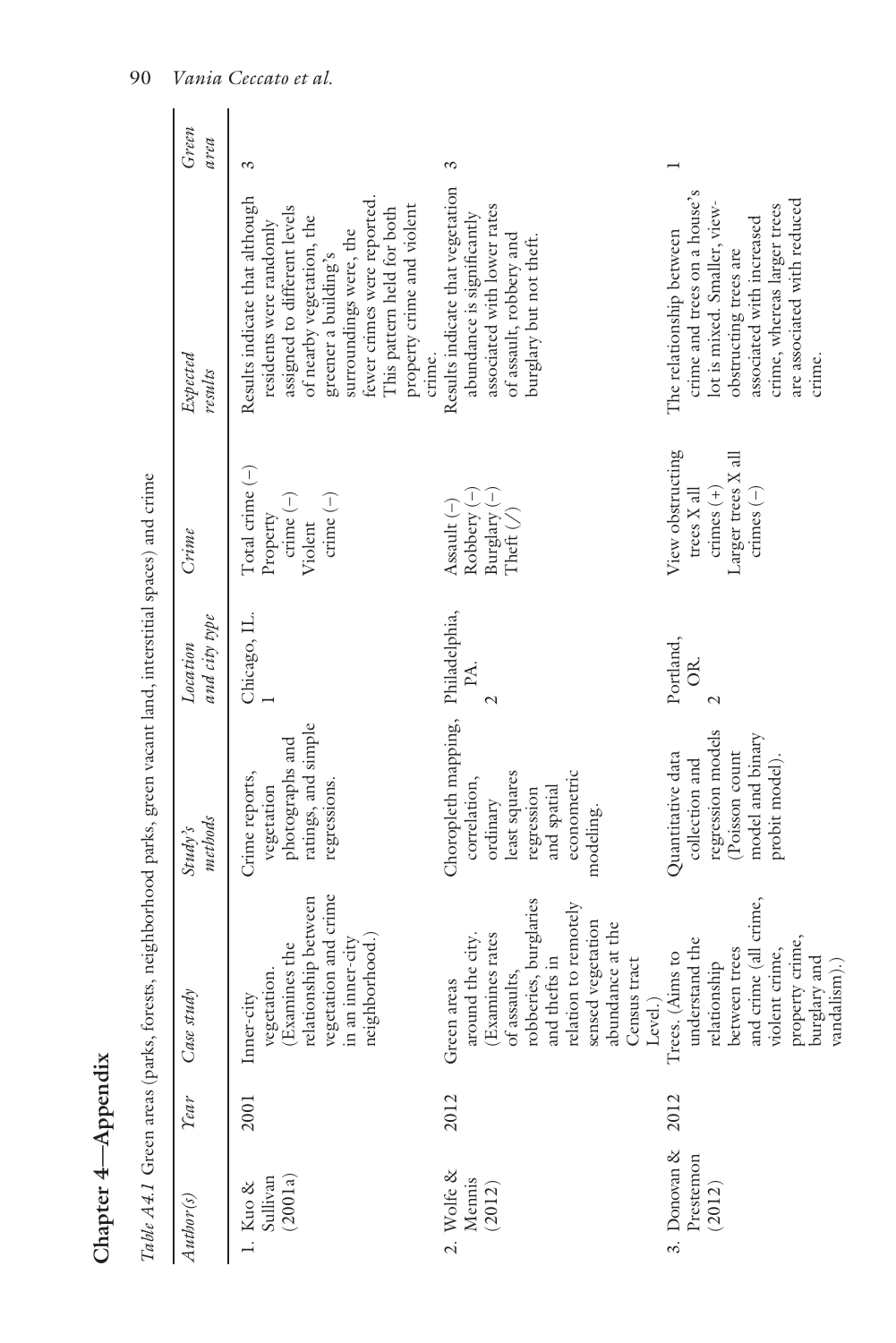|                                                                                                                                                                                                                    | S                                                                                                                                                                                                                                                                                                                          |                                                                                                                                                                                                                                                                 |
|--------------------------------------------------------------------------------------------------------------------------------------------------------------------------------------------------------------------|----------------------------------------------------------------------------------------------------------------------------------------------------------------------------------------------------------------------------------------------------------------------------------------------------------------------------|-----------------------------------------------------------------------------------------------------------------------------------------------------------------------------------------------------------------------------------------------------------------|
| and that park environments<br>concentrated near parks,<br>Results indicate crime is<br>generators of crime.<br>in urban areas are                                                                                  | positive associations between<br>when preliminary research<br>Few studies, and conflicting<br>enough to determine the<br>crime and violence, even<br>examined demonstrated<br>previous studies are not<br>effects of green areas in<br>methods and results in<br>decreased violence and<br>urban green space and<br>crime. | trees and other vegetation<br>are inversely associated<br>general findings from<br>The results support the<br>studies conducted in<br>Philadelphia, where<br>larger cities such as<br>Chicago, Portland,<br>Baltimore and<br>with crime.                        |
| Surveillance in mixed<br>Lack of activities $(+)$<br>features in parks:<br>Supporting crime<br>parks in urban<br>Overall crime in<br>land use $(-)$<br>crimes $(+)$<br>Accessibility<br>(disorder<br>$\arccos (+)$ | Total crime $(\sqrt{ } )$<br>Violence <sup>(-)</sup>                                                                                                                                                                                                                                                                       | Total crimes (violent<br>Greater tree canopy<br>and property) $(-)$<br>associated with:<br>theft and arson<br>motor vehicle<br>$(\text{property})$ (-)<br>Burglary, theft,<br>$(V\text{ident})$ (-)<br>robbery and<br>Murder, rape,<br>coverage<br>$\,$ assault |
| Philadelphia,<br>ÞA.<br>$\mathcal{L}$                                                                                                                                                                              | United States                                                                                                                                                                                                                                                                                                              | New Haven,<br>CT.2                                                                                                                                                                                                                                              |
| (location quotients<br>and comparison).<br>statistical analysis<br>Field survey and                                                                                                                                | searched for studies<br>meeting inclusion<br>Systematic Review:<br>databases were<br>bibliographic<br>criteria.<br>Major                                                                                                                                                                                                   | Spatial lag analysis<br>autocorrelation.<br>and                                                                                                                                                                                                                 |
| neighborhoods<br>with crime and<br>Neighborhood<br>relationship<br>disorder.)<br>and their<br>(Examines<br>parks.                                                                                                  | relationship between<br>Major bibliographic<br>urban green spaces,<br>violence and crime.<br>Urban green spaces.<br>databases were<br>searched and<br>(Studies the<br>compared.)                                                                                                                                           | coverage.(Examines<br>between vegetation<br>and crime (violent<br>Trees-vegetation<br>the relationship<br>and property<br>crimes).                                                                                                                              |
| 2011                                                                                                                                                                                                               | 2015                                                                                                                                                                                                                                                                                                                       | 2015                                                                                                                                                                                                                                                            |
| Groff & McCord<br>$McCard$                                                                                                                                                                                         | $\begin{array}{l} \text{Bogar\ \&} \\ \text{Beycr} \\ (2015) \end{array}$<br>.<br>G                                                                                                                                                                                                                                        | 6. Gilstad-Hayden<br>et al.<br>(2015)                                                                                                                                                                                                                           |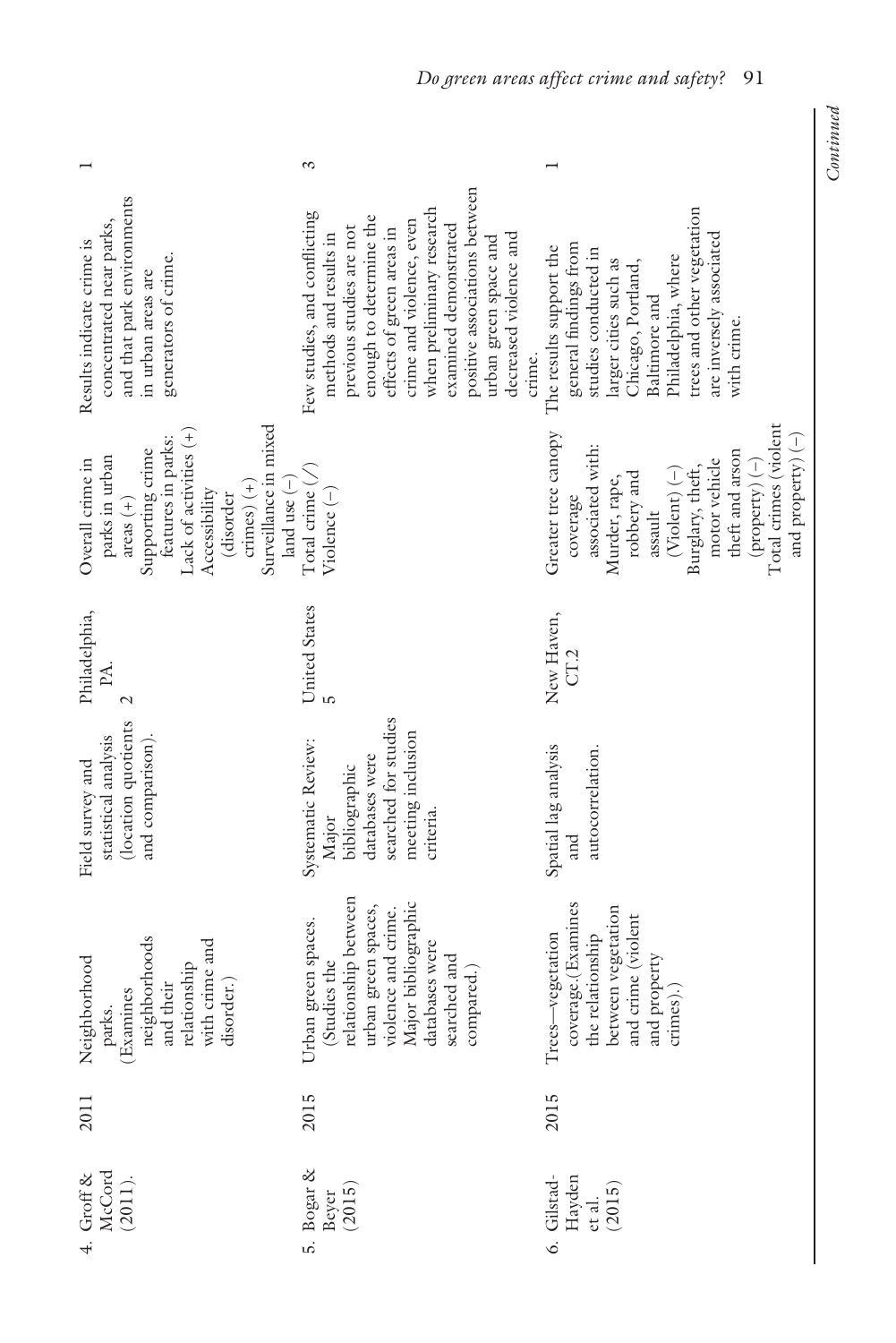| Author(s)                       | Year | Case study                                                                                                                                                                                                                                        | methods<br>Study's                                                               | and city type<br>Location                                     | $C$ rime                                                                                                                                                                         | Expected<br>results                                                                                                                                                                                                               | Green<br>area |
|---------------------------------|------|---------------------------------------------------------------------------------------------------------------------------------------------------------------------------------------------------------------------------------------------------|----------------------------------------------------------------------------------|---------------------------------------------------------------|----------------------------------------------------------------------------------------------------------------------------------------------------------------------------------|-----------------------------------------------------------------------------------------------------------------------------------------------------------------------------------------------------------------------------------|---------------|
| Ceccato<br>7. Iqbal &<br>(2015) | 2015 | Green areas of different Hedonic modeling.<br>crime in parks affects<br>(Assesses whether<br>types (Sociotop).<br>prices.)                                                                                                                        |                                                                                  | Stockholm,<br>Sweden.                                         | vandalism<br>Violence,                                                                                                                                                           | affect people's perception of<br>effects vary by type of park.<br>Parks in areas with high rates<br>of violence and vandalism<br>apartment prices. Such<br>safety and, in turn.                                                   | $1 + 2$       |
| 8. Kondo<br>(2015)<br>et al.    | 2015 | Infrastructure. (GSI)<br>and safety effects of<br>(Investigates health<br>GSI installments.)<br>Urban Green<br>Stormwater                                                                                                                         | differences analysis<br>of the effects of<br>GSI installments.<br>Difference-in- | Philadelphia,<br>PA.                                          | Homicides, assaults,<br>drunkenness, and<br>narcotics sales $\binom{1}{x}$<br>$manu facture (-)$<br>possession (-)<br>thefts, public<br>Burglaries (-)<br>Narcotics<br>Narcotics | drunkenness, and narcotics<br>Urban greenery is associated<br>sales rates were not found<br>reductions in homicides,<br>with reduction of crime.<br>assaults, thefts, public<br>However, significant                              |               |
| 9. Spader<br>(2015)<br>et al.   | 2016 | (NSP) investments on<br>(Investigates the impact<br>Stabilization Program<br>Neighborhood green<br>of Neighborhood<br>localized crime<br>patterns.)<br>spaces.                                                                                    | differences research<br>design (empirical<br>Difference-in-<br>approach).        | Chicago, IL;<br>Cleveland,<br>Denver,<br>2, 1, 2<br>OH;<br>S. | Violent crime $($ )<br>(burglary and<br>Property crime<br>theft) $(-)$                                                                                                           | decrease in property crimes<br>However, violent crimes<br>There was a significant<br>remained the same.                                                                                                                           |               |
| 10. Kondo<br>(2016)<br>et al.   | 2016 | lots with crime around<br>(Analyzes the effects of a<br>randomly selected and<br>around newly treated<br>Untreated vacant lots.<br>matched, untreated<br>vacant lot controls.)<br>program on crime.<br>Compares crime<br>neighborhood<br>greening | differences analysis.<br>Difference-in-                                          | Youngstown,<br>3H                                             | Motor vehicle<br>Burglaries (-)<br>thefts $(+)$<br>Assaults $(-)$                                                                                                                | around stabilization lots and<br>found. However, significant<br>thefts around both types of<br>community reuse lots were<br>increases in motor vehicle<br>Reductions in burglaries<br>lots were also found.<br>in assaults around | S             |

92 *Vania Ceccato et al.*

Table A4.1 continued *Table A4.1* continued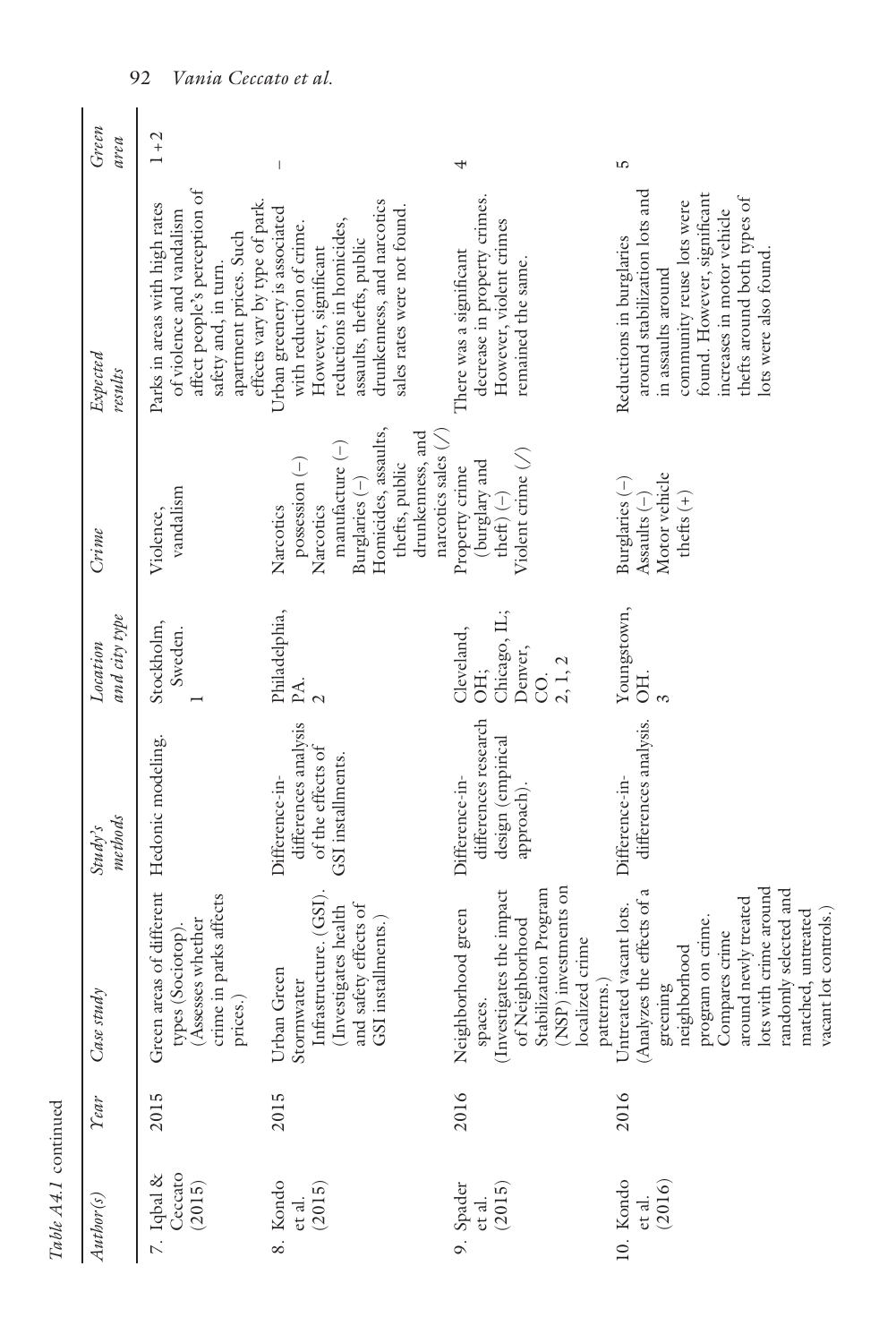| S                                                                                                                                               | S                                                                                                                                               | ഥ                                                                                                                                                                                                                                                             |
|-------------------------------------------------------------------------------------------------------------------------------------------------|-------------------------------------------------------------------------------------------------------------------------------------------------|---------------------------------------------------------------------------------------------------------------------------------------------------------------------------------------------------------------------------------------------------------------|
| inversely associated with<br>Results suggest that being<br>under tree cover was<br>gunshot assault.                                             | significantly and positively<br>associated with relative<br>four crime categories.<br>EAB infestation was                                       | The lots with the implemented<br>with vacant, abandoned lots.<br>crimes than street segments<br>fewer assaults and violent<br>program had nearly 40%                                                                                                          |
| areas and overall<br>(both low-income<br>Gun assault (-)<br>areas)                                                                              | endangerment,<br>Overall crime (+)<br>(except damage,<br>robbery and<br>burglary,<br>rape).                                                     | Violent crime (-)<br>Well maintained<br>vacant lots in<br>relation to:<br>Assault $(-)$                                                                                                                                                                       |
| Philadelphia,<br>PA.<br>$\mathcal{L}$                                                                                                           | Cincinnati,<br>OН.<br>$\mathcal{L}$                                                                                                             | Flint, MI.                                                                                                                                                                                                                                                    |
| subjects + geocoded<br>Conditional logistic<br>regressions to<br>compare case<br>mapping.                                                       | approach. Statistical<br>Natural experimental<br>propensity-score<br>weighting.<br>methods:                                                     | Mixed effects<br>regression.                                                                                                                                                                                                                                  |
| being near urban tree<br>cover during outdoor<br>activities was related<br>Trees in urban space.<br>(Investigates whether<br>to being assaulted | the emerald ash borer<br>tree pest-and crime<br>in Cincinnati, Ohio.<br>association between<br>(EAB)-an invasive<br>Trees.<br>(Investigates the | community members<br>their neighborhoods<br>(Investigates greening<br>programs that engage<br>Vacant neighborhood<br>to conduct routine<br>in a mid-sized city.<br>crimes and assault.<br>Focuses on violent<br>vacant lots within<br>maintenance on<br>lots. |
| 2017                                                                                                                                            | 2017                                                                                                                                            | 2018                                                                                                                                                                                                                                                          |
| $\overline{2}$ .                                                                                                                                |                                                                                                                                                 | 14. Heinze<br>et al.<br>(2018)                                                                                                                                                                                                                                |
|                                                                                                                                                 | greenspaces.)<br>$\begin{array}{c} \text{Kondo},\\ \text{South}\\ \text{et al}.\\ (2017) \end{array}$                                           | increases in crime in all but<br>with a gun.)<br>13. Kondo, Han et al. (2017)                                                                                                                                                                                 |

# *Do green areas affect crime and safety?* 93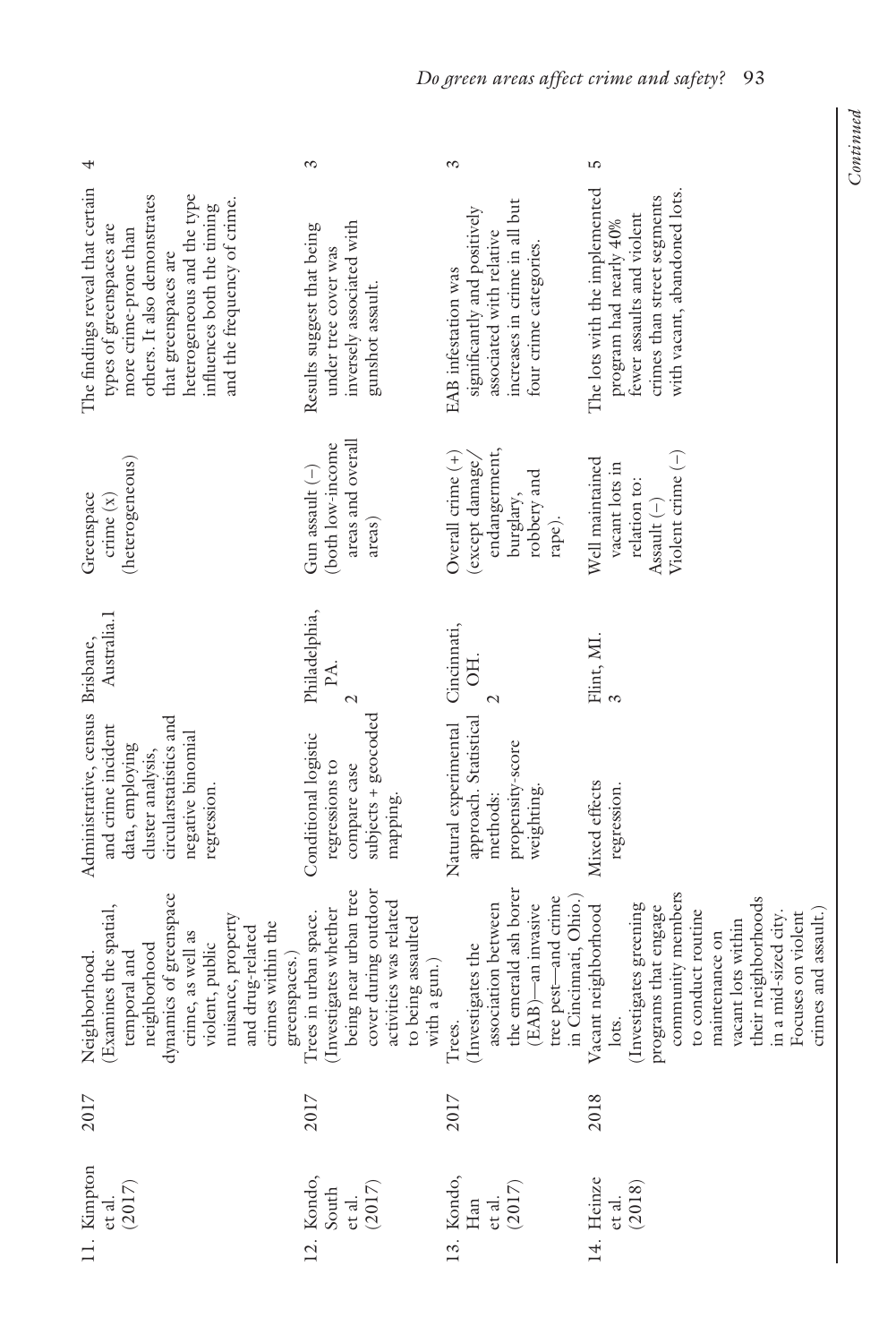| Author(s)                               | <b>Year</b> | Case study                                                                                                                                                                                                                                                                  | methods<br>Study's                                                                                                                         | and city type<br>Location | $C$ rime                                                             | Expected<br>results                                                                                                                    | Green<br>area |
|-----------------------------------------|-------------|-----------------------------------------------------------------------------------------------------------------------------------------------------------------------------------------------------------------------------------------------------------------------------|--------------------------------------------------------------------------------------------------------------------------------------------|---------------------------|----------------------------------------------------------------------|----------------------------------------------------------------------------------------------------------------------------------------|---------------|
| 15. Ye et al.<br>(2018)                 | 2018        | correlations between<br>Investigates the<br>property crime, and<br>between road<br>tree coverage and<br>density and<br>Trees.                                                                                                                                               | Ordinary least-squares Vancouver,<br>weighted regression<br>(OLS) regression,<br>regression and<br>geographically<br>spatial lag<br>(GWR). | Canada.                   | coverage and road<br>Property crime (-)<br>(In both tree<br>density) | property crime rates and tree<br>inverse correlations between<br>Findings show that there are<br>coverage, as well as road<br>density. | S,            |
| (2018a)<br>16. Kondo<br>${\it et\ al.}$ | 2018        | treatment and control<br>experimental designs<br>(Examines studies that<br>to compare violence<br>implemented in the<br>built environment.)<br>groups before and<br>after a change is<br>property crime.)<br>Neighborhood.<br>experimental or<br>outcomes for<br>use quasi- | Systematic review.                                                                                                                         | United States             | Violent crime (-)                                                    | A share of studies reviewed<br>support that green areas<br>reducing violent crimes.<br>have a positive effect in                       |               |

(+) Decline of crime and/or increase of safety perceptions, an expected effect.

(–) Green areas have unexpected effect on crime and/or safety/fear.

NOTES<br>Coline of crime and/or increase of safety perceptions, an expected effect.<br>(-) Green areas have unexpected effect on crime and/or safety/fear.<br>(/) No statistically significant impact or crime and/or fear of crime rem ( $\land$ ) No statistically significant impact or crime and/or fear of crime remained the same (before and after interventions, for example).  $(x)$  No results found.

*Table A4.1*

continued

Table A4.1 continued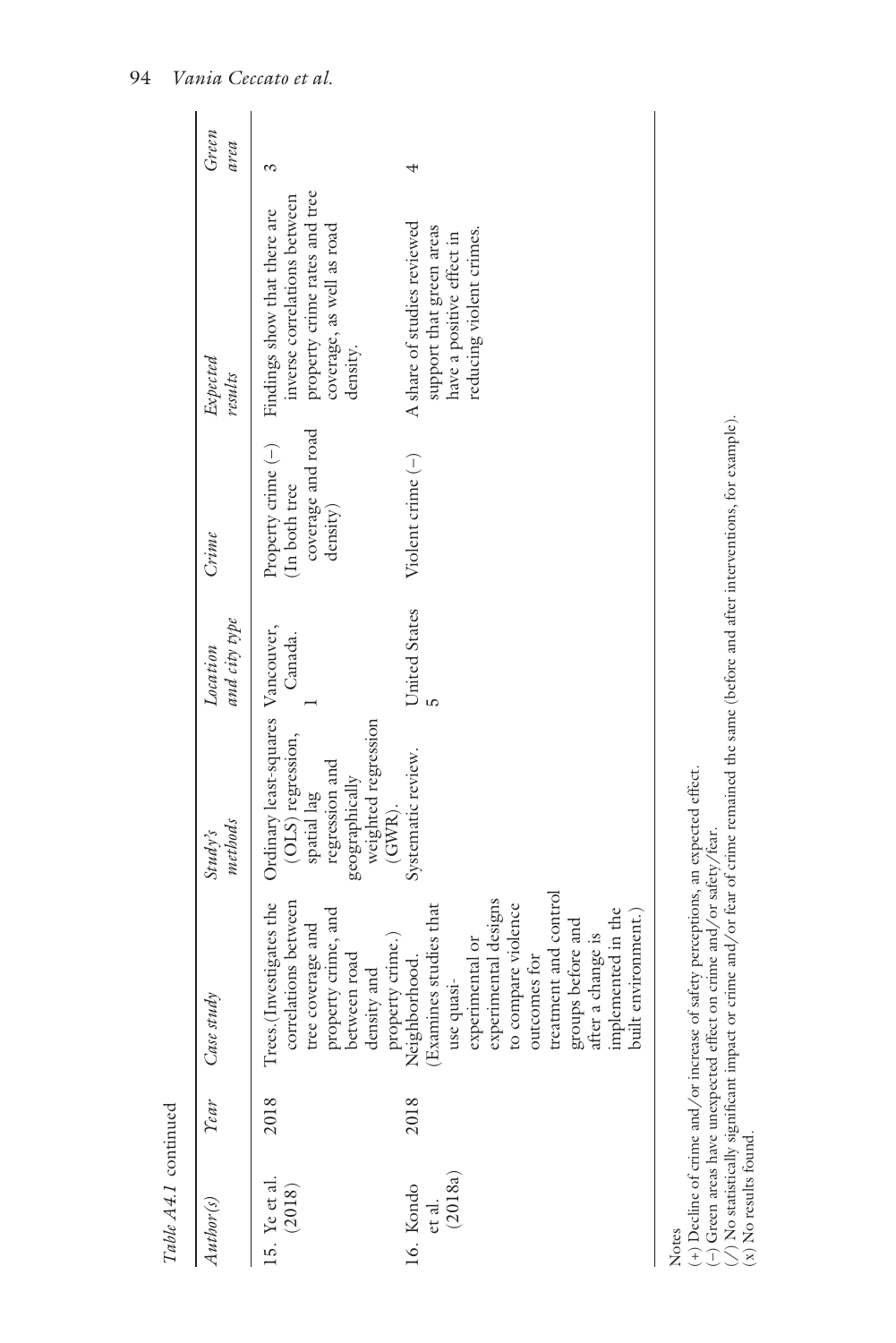| Author(s)                                                           | Year | Case study                                                                                                                                                                             | Methods                                                                                                                                                       | Location<br>and type | Fear/perceived<br>safety, related<br>safety effects                                             | Expected<br>results                                                                                                                                                                                                          | Green<br>area |
|---------------------------------------------------------------------|------|----------------------------------------------------------------------------------------------------------------------------------------------------------------------------------------|---------------------------------------------------------------------------------------------------------------------------------------------------------------|----------------------|-------------------------------------------------------------------------------------------------|------------------------------------------------------------------------------------------------------------------------------------------------------------------------------------------------------------------------------|---------------|
| 1. Madge $(1997)$                                                   | 1997 | public parks in the city.)<br>geography of fear<br>surrounding the use of<br>Park. (Investigates the                                                                                   | research. Quota<br>combined with<br>in-depth small<br>survey at nine<br>ethnographic<br>Questionnaire<br>interviews/<br>street sites<br>sampling.<br>group    | Leicester,<br>UК.    | gender, age and<br>(Varies with time,<br>Fear of crime $(+)$<br>ethnicity)                      | elderly of mugging and<br>were particularly fearful<br>Fear is a significant factor<br>structuring the use of<br>public parks. Women<br>Caribbean people of<br>of sexual attack, the<br>Asian and African-<br>racial attack. |               |
| 2. Coley et al.<br>(1997)                                           | 1997 | housing developments.)<br>natural elements<br>influence the use of<br>Semi-private spaces.<br>outdoor areas in<br>(Examines how<br>Residential.                                        | youth and adults.<br>Two by two chi-<br>96 observations in<br>square analysis<br>and regression<br>locations with<br>presence of<br>trees in the<br>analyses. | Chicago,             | Social interactions<br>Use of outdoor<br>$area (+)$<br>$\widehat{+}$                            | greenery have a positive<br>more diverse groups of<br>usage of outdoor areas.<br>Natural elements such as<br>interactions and more<br>attracted larger and<br>Spaces with trees<br>effect on social<br>people.               |               |
| $\begin{array}{c} \text{3. Kuo et al.}\\ \text{(1998)} \end{array}$ | 1998 | Chicago's Robert Taylor<br>Homes.<br>(Examines how inner-city<br>residents respond to the<br>incorporation of trees<br>Inner-city residential.<br>and grass in their<br>neighborhoods. | Photo simulations,<br>rated the images<br>with respect to<br>preference and<br>100 residents<br>perception of<br>safety.                                      | Chicago,             | Perceived safety (+)<br>trees and grass in<br>Well maintained<br>Preference (+)<br>relation to: | Green areas contribute to<br>safety and preference.<br>an increased sense of<br>blocked, the greener<br>When views are not<br>the better.                                                                                    |               |

Table A4.2 Green areas and safety perceptions/fear of crime *[Table A4.2](#page--1-0)* Green areas and safety perceptions/fear of crime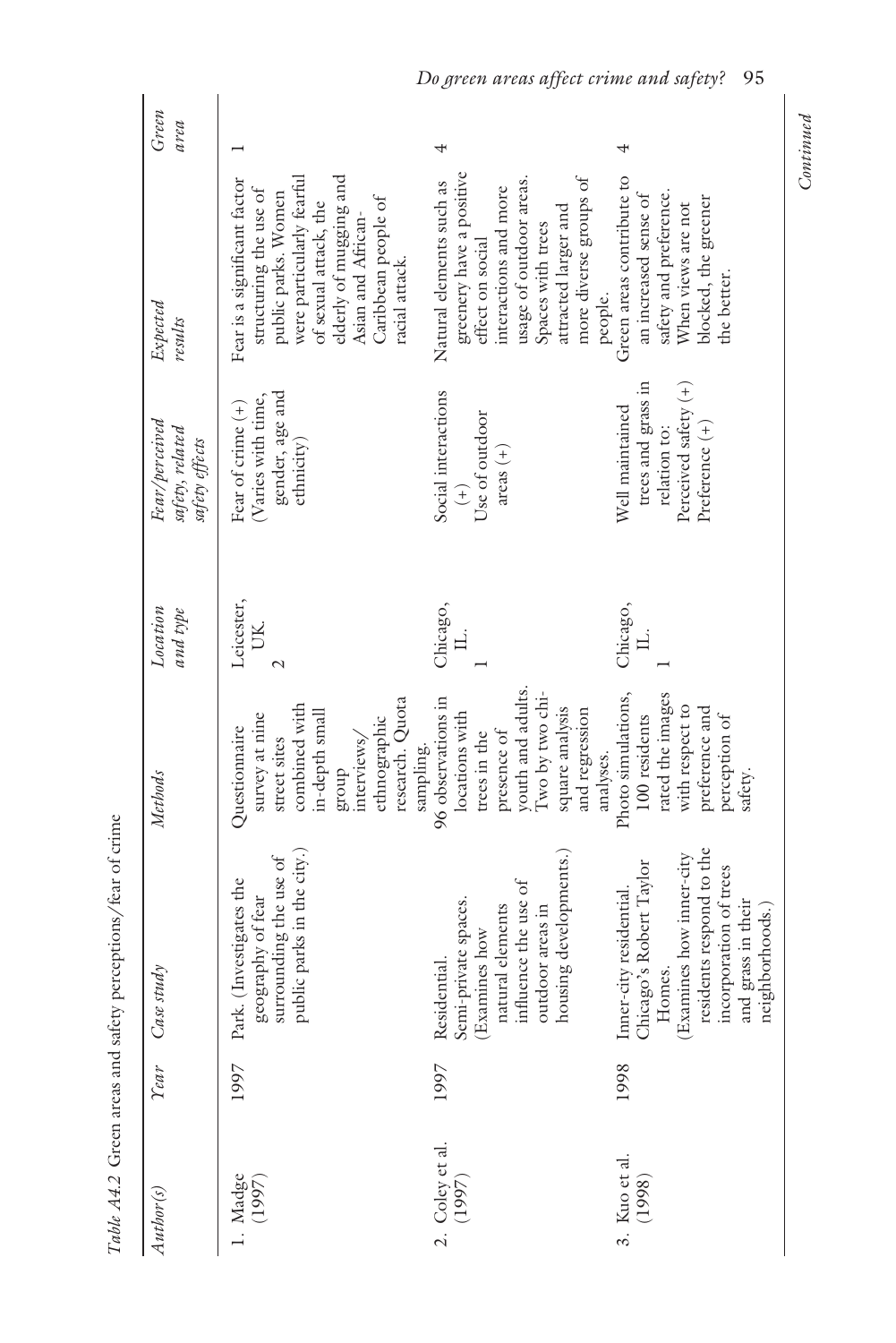| Author(s)                   | Year | Case study                                                                                                                                                                                                                                 | Methods                                                                                                                                                                           | Location<br>and type                  | Fear/perceived<br>safety, related<br>safety effects                                                            | Expected<br>results                                                                                                                                                                                                                                                           | Green<br>area |
|-----------------------------|------|--------------------------------------------------------------------------------------------------------------------------------------------------------------------------------------------------------------------------------------------|-----------------------------------------------------------------------------------------------------------------------------------------------------------------------------------|---------------------------------------|----------------------------------------------------------------------------------------------------------------|-------------------------------------------------------------------------------------------------------------------------------------------------------------------------------------------------------------------------------------------------------------------------------|---------------|
| 4. Maas et al.<br>$(2009)$  | 2009 | regatively. Special focus<br>space in people's living<br>(Investigates whether the<br>their feelings of social<br>environment affects<br>percentage of green<br>safety positively or<br>n rural x urban<br>relationship.)<br>Green spaces. | green calculated,<br>usage of three-<br>variable model.<br>percentage of<br>Interview-led,<br>analyzed by<br>level latent<br>(Statistical<br>databases<br>different<br>analysis.) | The Netherlands<br>5 (from 1 to $4$ ) | "strongly urban<br>Overall perceived<br>social safety $(+)$<br>Perceived social<br>$\arctan^p(-)$<br>safety in | (enclosed green areas),<br>"strongly urban areas"<br>perceived safety varied<br>The perceived safety<br>increased but not<br>everywhere. In                                                                                                                                   | From<br>1 to  |
| 5. Parra et al.<br>$(2010)$ | 2010 | communities.<br>(Examines the association<br>perceived park usage<br>among older adults.<br>between the built<br>environment and<br>Two low-income                                                                                         | multilevel study<br>regression models.<br>and multilevel<br>Cross-sectional<br>logistic                                                                                           | Colombia. l<br>Bogotá,                | density park areas<br>Park usage in high<br>$\widehat{+}$                                                      | connectivity and physical<br>higher park density areas<br>more likely to use parks.<br>and mixed land-use are<br>important due to the<br>relationship between<br>Older people living in<br>result of an inverse<br>environment is<br>However, the<br>surrounding<br>activity. |               |

# 96 *Vania Ceccato et al.*

Table A4.2 continued *Table A4.2* continued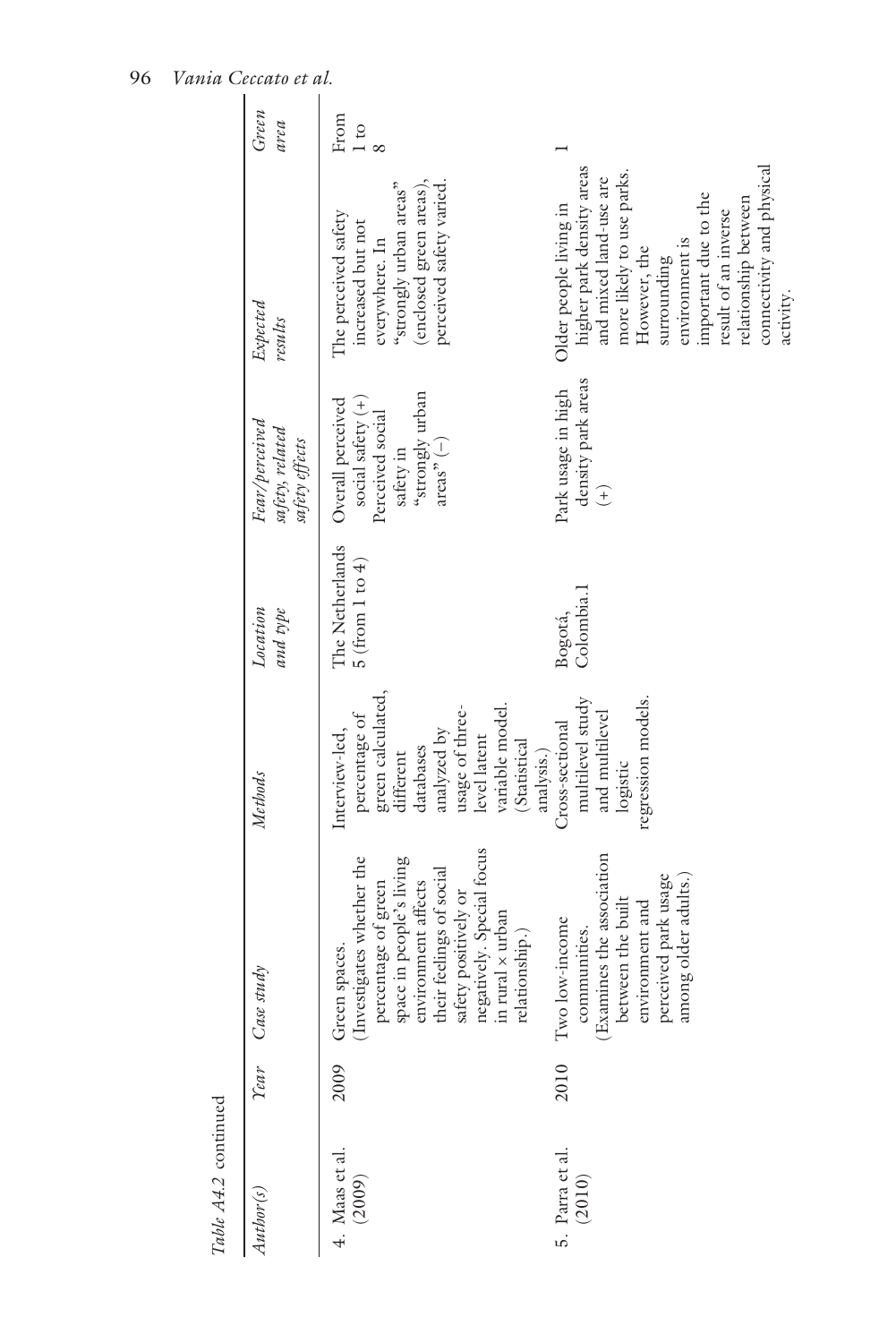| safety, number of people<br>and activities in the park.<br>designated places. No<br>association was found<br>between perceived<br>The perceived safety<br>differed between                                                                                                                                                                                                                                                                                                                                                     | maintenance, inability to<br>equipment, safety issues,<br>discrimination as well as<br>Latinos' involvement in<br>traffic problems limited<br>Lack of access to natural<br>lack of Spanish info,<br>environments, poor<br>obtain recreational<br>racial tensions and<br>ohysical activities |
|--------------------------------------------------------------------------------------------------------------------------------------------------------------------------------------------------------------------------------------------------------------------------------------------------------------------------------------------------------------------------------------------------------------------------------------------------------------------------------------------------------------------------------|---------------------------------------------------------------------------------------------------------------------------------------------------------------------------------------------------------------------------------------------------------------------------------------------|
| places with higher<br>people counted in<br>communities with<br>higher population<br>frequent users (+)<br>areas with higher<br>Perceived safety by<br>Perceived safety in<br>$\begin{array}{c} \text{density}~(-)\\ \text{Percerved safety in} \end{array}$<br>Perceived safety in<br>activities offered<br>associated with<br>the number of<br>by the park $(x)$<br>households in<br>percentage of<br>the parks, the<br>programs and<br>percentage of<br>Perceived safety<br>$His$ panics $(-)$<br>number of<br>poverty $(-)$ | discrimination and<br>Fear of crime $(+)$<br>Maintenance (-)<br>(cultural and<br>$tensions (+)$<br>physical) (-)<br>Accessibility<br>interracial<br>Fear of                                                                                                                                 |
| California.<br>Southern<br>S                                                                                                                                                                                                                                                                                                                                                                                                                                                                                                   | Chicago,<br>Ц.                                                                                                                                                                                                                                                                              |
| Observations of 30<br>interviews with<br>40,000 people.<br>parks, and                                                                                                                                                                                                                                                                                                                                                                                                                                                          | Observation and<br>interviews.<br>in-depth                                                                                                                                                                                                                                                  |
| contributing factor.)<br>Focuses on physical<br>adding safety as a<br>activity in parks,<br>Parks.                                                                                                                                                                                                                                                                                                                                                                                                                             | on LTPA experienced by<br>environmental constraints<br>communities in the city<br>Latino residents of two<br>indicators. (Investigate<br>predominantly low-<br>income minority<br>of Chicago, IL.)<br>Parks, multiple                                                                       |
| 2010                                                                                                                                                                                                                                                                                                                                                                                                                                                                                                                           | 2010                                                                                                                                                                                                                                                                                        |
| $6. \text{ Cohen et al.}$ $(2010)$                                                                                                                                                                                                                                                                                                                                                                                                                                                                                             | Shinew (2010)<br>7. Stodolska and                                                                                                                                                                                                                                                           |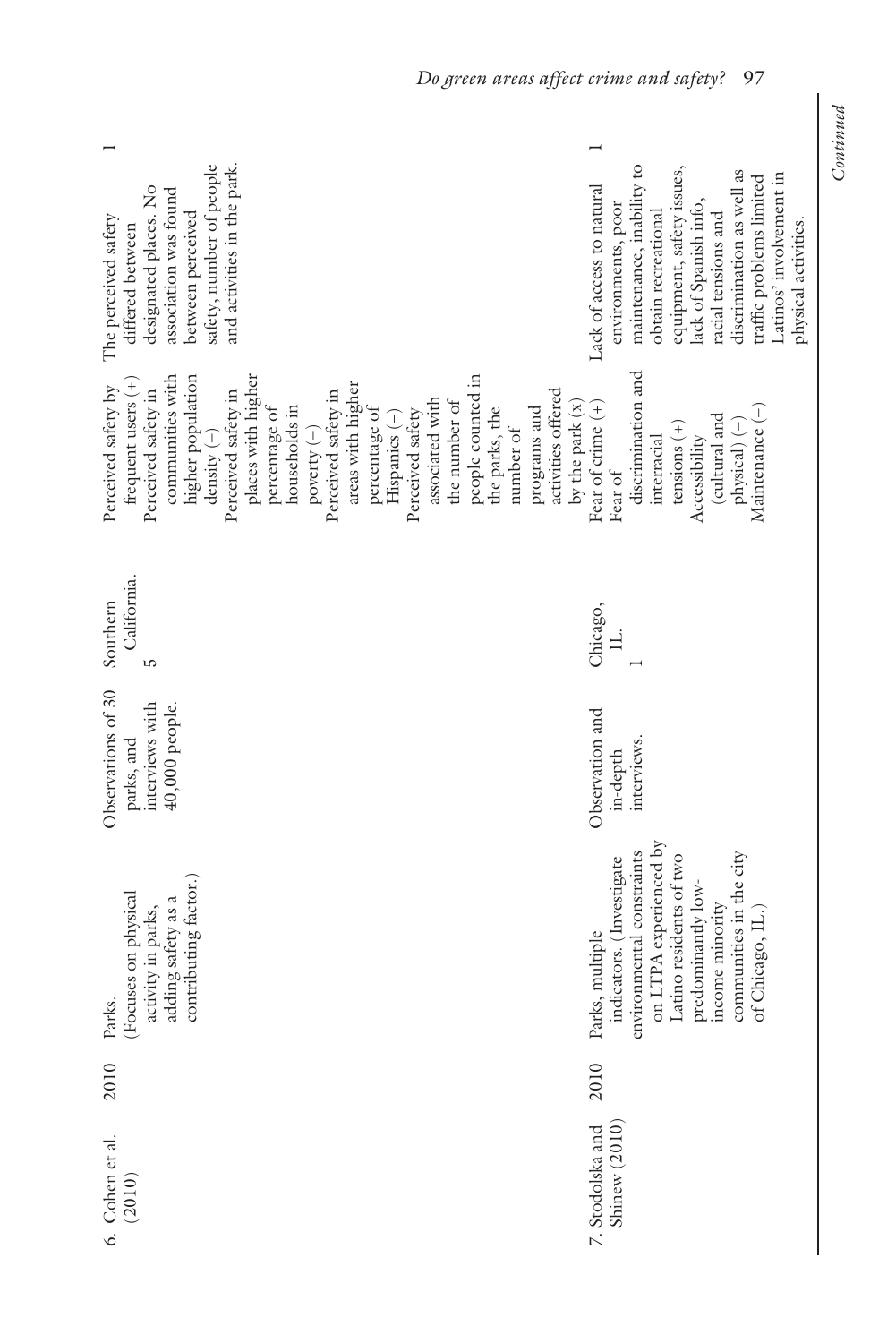| Author(s)                                         | Tear | Case study                                                                                                                                                                                                                  | Methods | Location<br>and type                                             | Fear/perceived<br>safety, related<br>safety effects                                                                                                                                                                                                                                                                                                                                            | Expected<br>results                                                                                                                     | Green<br>area |
|---------------------------------------------------|------|-----------------------------------------------------------------------------------------------------------------------------------------------------------------------------------------------------------------------------|---------|------------------------------------------------------------------|------------------------------------------------------------------------------------------------------------------------------------------------------------------------------------------------------------------------------------------------------------------------------------------------------------------------------------------------------------------------------------------------|-----------------------------------------------------------------------------------------------------------------------------------------|---------------|
| Sideris and<br>Sideris<br>(2010)<br>8. Loukaitou- | 2010 | $(50 \text{ parts in inner}$ city and $50 \text{ in}$ suburbs,<br>survey-based,<br>regression<br>models.)<br>Parks.                                                                                                         | Survey. | Los Angeles and<br>San Fernando<br>Valley region,<br>California. | gender differences<br>gender (-)(found<br>in the patterns of<br>(park safety variable<br>Perceived safety (-)<br>Safety in parks of<br>Perceived safety by<br>some significant<br>-Safety in parks of<br>children at the<br>was negatively<br>related to the<br>$\left(\mathrm{variable}\right)\left(+\right)$<br>park use and<br>number of<br>non-use).<br>the valley<br>inner city<br>park). | except in certain parks of<br>negative way with parks,<br>the inner city (variable).<br>Overall perceived safety<br>was associated in a |               |
| Jim (2012)<br>9. Alex and                         | 2012 | representative residential<br>development of green<br>neighborhoods in old<br>city and new towns.<br>Implementation and<br>areas are the focus.)<br>Neighborhoods.<br>(Survey gathered<br>the opinions from<br>residents in | Survey. | Hong Kong.                                                       | safety, and elderly<br>people are usually<br>(more females than<br>concerned about<br>Increase Fear of<br>he urban dark and<br>Personal safety (+)<br>more afraid of<br>hiding places:<br>$(variable) (-)$<br>males are<br>crime $(+)$<br>crime)                                                                                                                                               | safety in this study.<br>considered to be a<br>positive factor for<br>Green areas are                                                   |               |

98 *Vania Ceccato et al.*

*Table A4.2* continued

Table A4.2 continued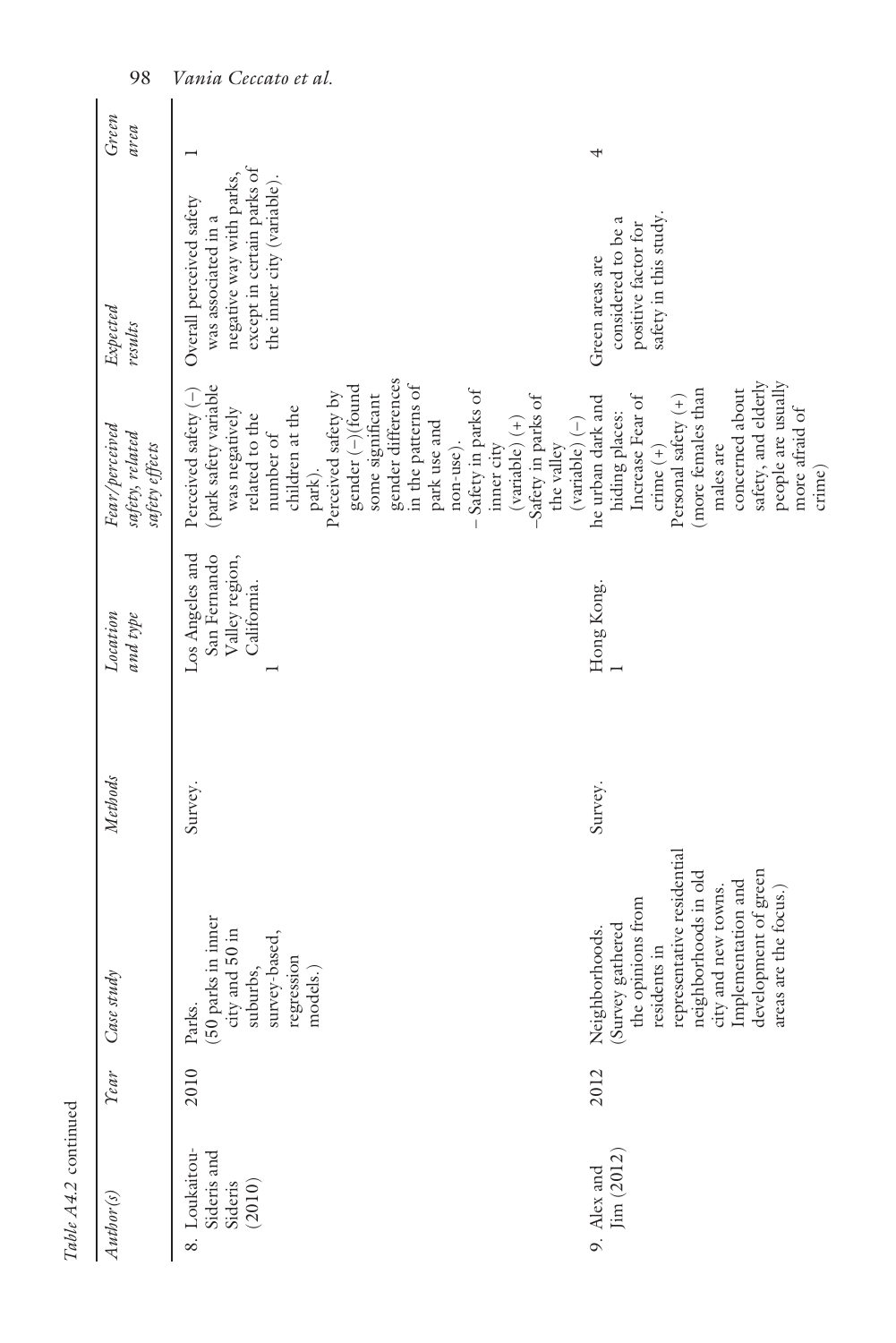|                                                                                                                                                                                                                        | ∝                                                                                    | ∞                                                                                                                                            |                                                                                                                                                                                                                                                                                                                                                     |
|------------------------------------------------------------------------------------------------------------------------------------------------------------------------------------------------------------------------|--------------------------------------------------------------------------------------|----------------------------------------------------------------------------------------------------------------------------------------------|-----------------------------------------------------------------------------------------------------------------------------------------------------------------------------------------------------------------------------------------------------------------------------------------------------------------------------------------------------|
| positive attitude towards<br>having flowers, trees and<br>shrubs near their home,<br>more appreciated during<br>the day than during the<br>but the greenery was<br>Residents expressed a<br>night.                     | significant differences<br>Findings revealed<br>over time.                           | vegetation character and<br>important interactions.<br>overview and control,<br>vegetation density,<br>maintenance have<br>Landscape design, | strongly correlated with<br>safety and the presence<br>programmed activities<br>of incivilities were not<br>number of park users<br>expended in the park.<br>activity facilities were<br>Perceived park to be Neighborhood poverty<br>observed. However,<br>park use and energy<br>level, perception of<br>and the number of<br>associated with the |
| and perception of<br>Low vegetation and<br>Well-lit green areas<br>perception of<br>safety $\left( +\right)$<br>safety $(+)$                                                                                           | intervention) $(+)$<br>woodlands after<br>Perceived safety<br>(comparison<br>between | open character with<br>perceived safety<br>Vegetation of an<br>undergrowth<br>low-density<br>related to<br>$\left( +\right)$                 | safe/very safe (/)<br>safety and other<br>number of park<br>associated with<br>users was not<br>the perceived<br>between the<br>(the relation<br>factors)                                                                                                                                                                                           |
| (small Swedish<br>towns.<br>Sweden.<br>LO                                                                                                                                                                              | Drumchapel and<br>woodlands.<br>Milton<br><b>UK</b>                                  | Sweden.5                                                                                                                                     | NC, Columbus,<br>Philadelphia,<br>Hill/Durham,<br>OH, and<br>NM,<br>Chapel<br>PA.<br>332                                                                                                                                                                                                                                                            |
| Interviews.                                                                                                                                                                                                            | Case-control study<br>sectional survey.<br>and cross-                                | Literature review.                                                                                                                           | Observation of parks Albuquerque,<br>with park users.<br>seasons, survey<br>in different                                                                                                                                                                                                                                                            |
| multi-family housing in<br>Residential.(The focus is<br>improve safety in this<br>context are examined<br>residential areas with<br>on green spaces in<br>possible actions to<br>Swedish towns, and<br>and discussed.) | disadvantaged urban<br>Woodland.(Close to<br>community.)                             | Focuses on perceived<br>Urban woodlands.<br>safety.                                                                                          | Parks.                                                                                                                                                                                                                                                                                                                                              |
| 2012                                                                                                                                                                                                                   | 2013                                                                                 | 2013                                                                                                                                         | 2013                                                                                                                                                                                                                                                                                                                                                |
| 10. Lindgren and Nilsen $(2012)$                                                                                                                                                                                       | Ward<br>Thompson et<br>al. (2013)                                                    | 12. Jansson et al.<br>$(2013)$                                                                                                               | 13. Jorgensen et al. $(2013)$ .                                                                                                                                                                                                                                                                                                                     |

# *Do green areas affect crime and safety?* 99

Continued *Continued*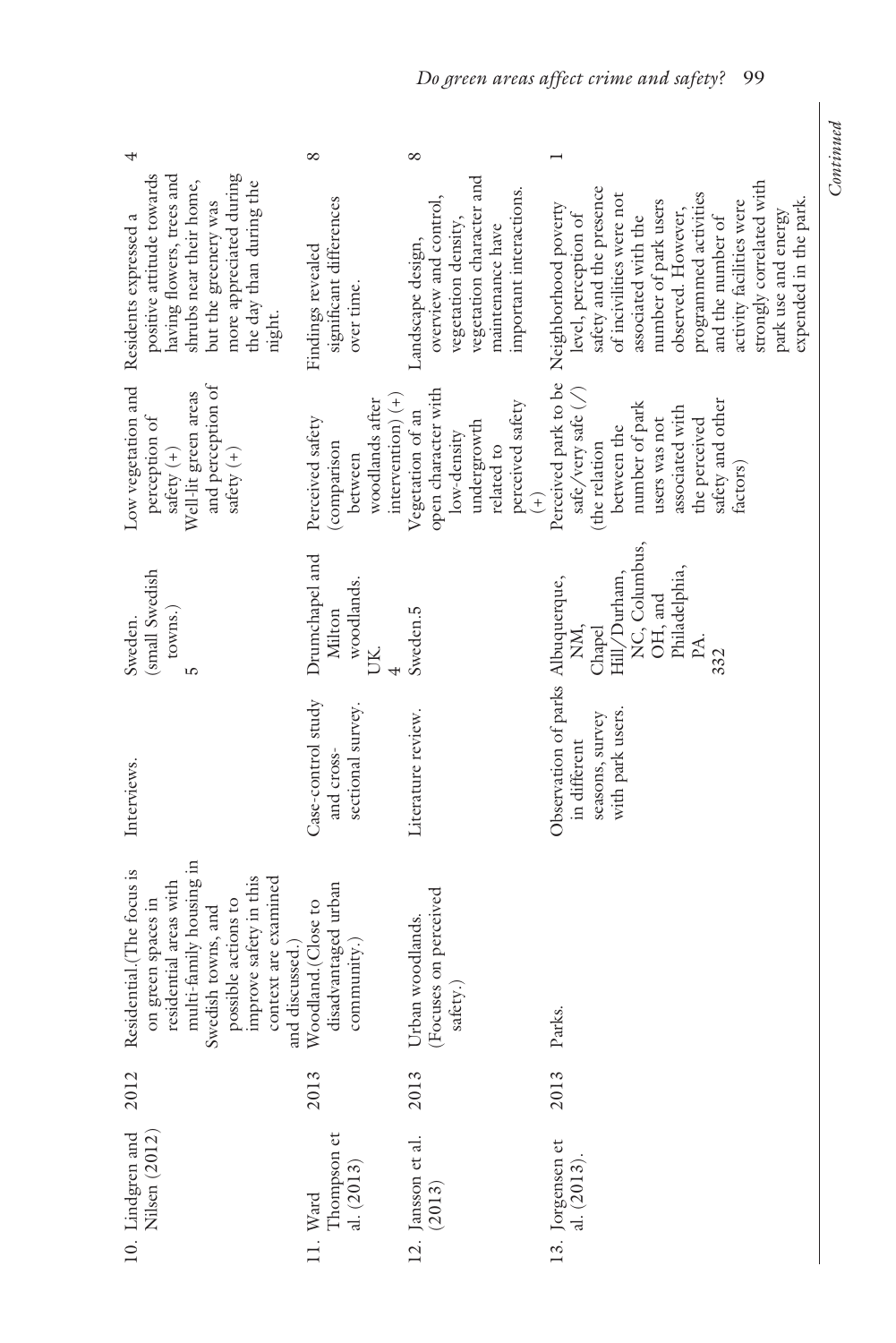| Author(s)                                       | <b>Year</b> | Case study                                                                                                                                               | Methods        | Location<br>and type                                               | Fear/perceived<br>safety, related<br>safety effects                                                                                                                                                                           | Expected<br>results                                                                                                                                                                                                                                                                                                     | Green<br>area |
|-------------------------------------------------|-------------|----------------------------------------------------------------------------------------------------------------------------------------------------------|----------------|--------------------------------------------------------------------|-------------------------------------------------------------------------------------------------------------------------------------------------------------------------------------------------------------------------------|-------------------------------------------------------------------------------------------------------------------------------------------------------------------------------------------------------------------------------------------------------------------------------------------------------------------------|---------------|
| 14. Maruthaveeran<br>and Van den<br>Bosh (2015) | 2015        | determine the attributes<br>that evoke fear of crime<br>and to determine the<br>Urban parks.(Aims to<br>defensive behavior<br>among urban park<br>users. | Interview-led. | Kuala Lumpur,<br>Malaysia.                                         | $(victinization)$ $(+)$<br>$(+)$ Familiarity $(-)$<br>Crime experience<br>$Concealment (+)$<br>knowledge $(+)$<br>Empty place (+)<br>Environmental<br>$disorder (+)$<br>Fear of crime<br>attributes:<br>Incivilities<br>Crime | cultures on fear of crime<br>in urban green spaces.<br>similarities to other<br>Findings revealed                                                                                                                                                                                                                       |               |
| ct al. (2015)<br>15. Shackleton                 | 2015        | greening in low income<br>for urban planning and<br>areas is discussed here.)<br>relevance of the results<br>Trees and parks in cities<br>and towns.(The | Survey.        | Province, South<br>Bela Bela and<br>Limpopo<br>Tzaneen,<br>Africa. | Fear of crime $(+)$                                                                                                                                                                                                           | other positive aspects of<br>consumption inside the<br>crime, opposing several<br>parks increased fear of<br>and drugs and alcohol<br>People often mentioned<br>provide hiding places,<br>that parks are unsafe<br>especially for poorer<br>greenery in the city,<br>places. Trees would<br>implementation of<br>areas. | $1 + 3$       |
| 16. Farbod et al.<br>(2017)                     | 2017        | concerns and perceptions<br>naturalisticlandscapes in<br>(Determines the public's<br>of safety regarding<br>urban parks.)<br>Parks.                      | Survey.        | Malaysia.                                                          | safety $(+)$<br>Perceived                                                                                                                                                                                                     | Results indicated that<br>safe in naturalistic<br>participants felt<br>landscapes in<br>urban parks.                                                                                                                                                                                                                    |               |

*Table A4.2* continued

Table A4.2 continued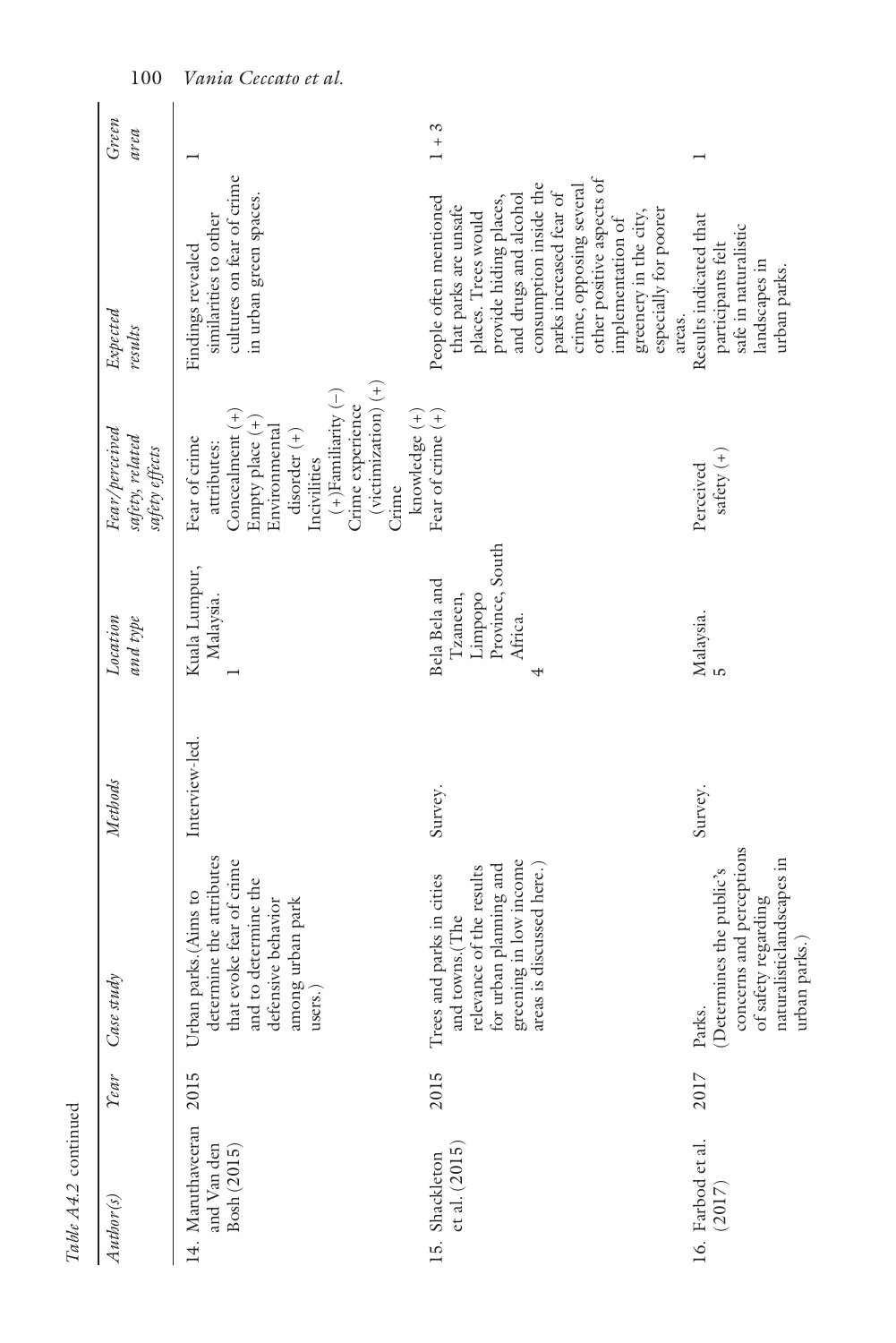| Most (73%) of low-income<br>perceived nearby park as<br>neighborhood residents<br>being safe.                                                                                                                                                                               | impact of green space on<br>safety may moderate the<br>Perceived safety and Perception of pedestrian<br>capital in older adults.<br>neighborhood social                  |
|-----------------------------------------------------------------------------------------------------------------------------------------------------------------------------------------------------------------------------------------------------------------------------|--------------------------------------------------------------------------------------------------------------------------------------------------------------------------|
| Pittsburgh, USA.3 Perceived safety in<br>nearby parks (+)                                                                                                                                                                                                                   | neighborhood (-)<br>trees in perceived<br>Perceived safety by<br>attractive natural<br>older adults and<br>parks and street<br>sights $(+)$<br>less-safe                 |
|                                                                                                                                                                                                                                                                             | Baltimore, MD.<br>Seattle, WA, and                                                                                                                                       |
| Survey.                                                                                                                                                                                                                                                                     | Survey.                                                                                                                                                                  |
| park use in lower-income<br>environmental influences<br>identify determinants of<br>income, predominantly<br>urban neighborhoods.)<br>(Examines individual and<br>residents of two low-<br>on park use among<br>Neighborhood parks.<br>neighborhoods to<br>African-American | effect of perceived safety<br>(Examines the moderating<br>capital in older adults.)<br>on the association of<br>neighborhood social<br>green space with<br>Neighborhood. |
|                                                                                                                                                                                                                                                                             | 2018                                                                                                                                                                     |
| 17. Vaughan et al. 2018<br>(2018)                                                                                                                                                                                                                                           | 18. Hong et al. $(2018)$                                                                                                                                                 |

Notes

(+) Decline of crime and/or increase of safety perceptions, an expected effect.<br>(-) Green areas have unexpected effect on crime and/or safety/fear. (+) Decline of crime and/or increase of safety perceptions, an expected effect.

(–) Green areas have unexpected effect on crime and/or safety/fear.

 $\langle$  /) No statistically significant impact or crime and/or fear of crime remained the same (before and after interventions, for example). (/) No statistically significant impact or crime and/or fear of crime remained the same (before and after interventions, for example).

 $(x)$  No results found. (x) No results found.

I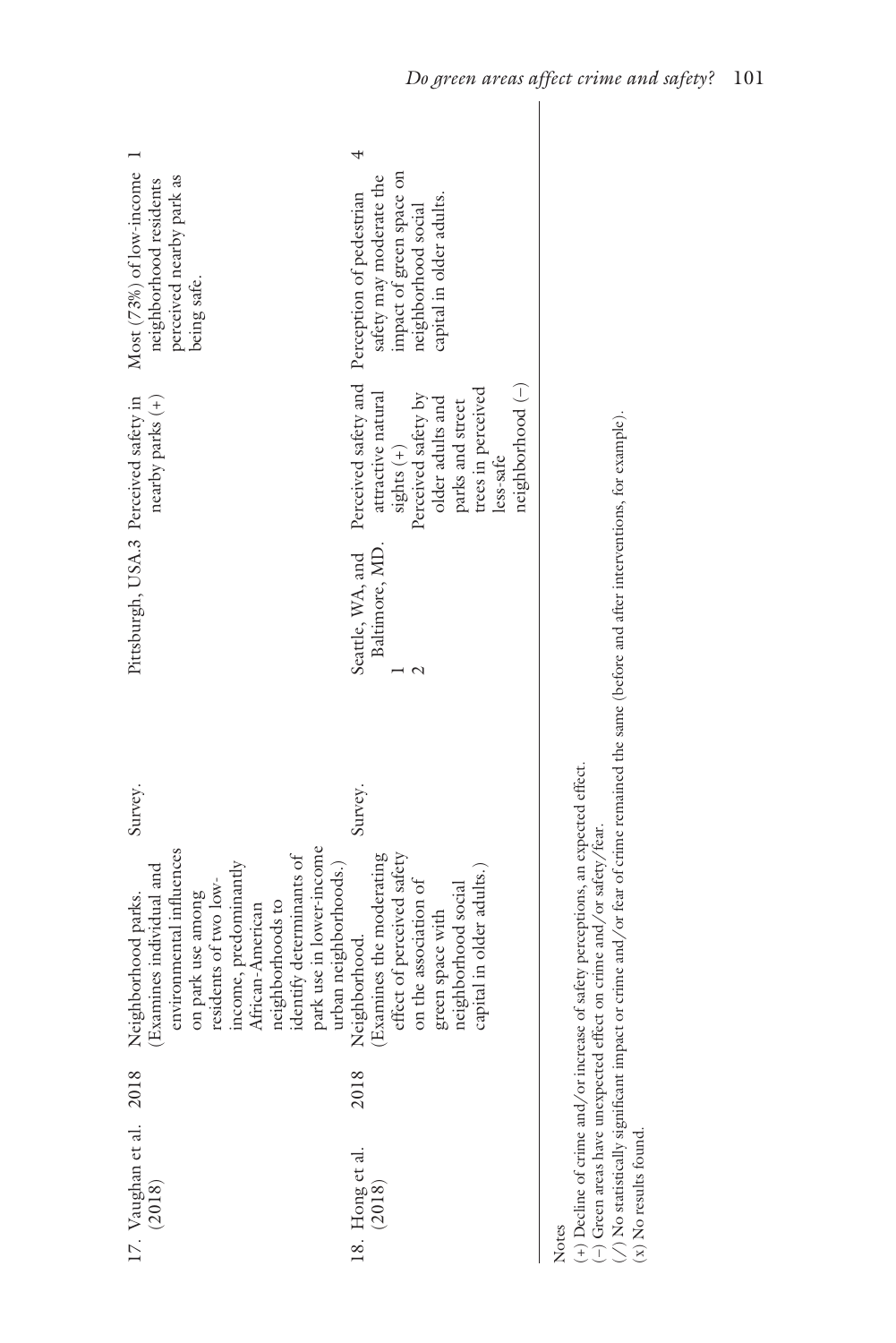| Table A4.3 Green areas and crime and safety perceptions/fear of crime<br>green lots. $(4,436)$<br>cleaned and<br>searching for<br>crime spillovers as<br>Residential without<br>Linear parks. (Tests<br>with public green<br>of the linear park<br>the crime impact<br>neighborhoods,<br>housing blocks<br>Untreated vacant<br>greened vacant<br>between 1999<br>surrounding<br>Philadelphia<br>green space.<br>assignment<br>(Random<br>Case study<br>${\rm space.})$<br>to live in 1<br>and its<br>$\log$ in<br>well.)<br><b>Year</b><br>2001<br>2001<br>2011<br>3. Branas et<br>2. Kuo and<br>(2001b)<br>Sullivan<br>(2011)<br>Author(s)<br>1. Crewe<br>(2001) | Green<br>area<br>Expected results<br>Fear/perceived<br>safety, related<br>safety effects<br>$C$ rime<br>Location<br>and type<br>Methods | during night time,<br>commercial areas.<br>closer to the park<br>daytime, less safe<br>Park is perceived as<br>corridor and less<br>Police calls were<br>during evenings.<br>and presented<br>made in areas<br>mixed results<br>safer during<br>close to<br>twilight hours<br>Perceived safety<br>Perceived safety<br>Perceived safety<br>by night $(-)$<br>during the<br>by day $(+)$<br>$\left(\begin{matrix} - \\ + \end{matrix}\right)$<br>commercial areas<br>Proximity to linear<br>Police calls in<br>relation to:<br>Proximity to<br>park $(+)$<br>$\bigcirc$<br>Boston, MA.<br>Interview-led and<br>police data<br>analysis. | 4<br>greener housing<br>blocks experienced<br>less mental fatigue<br>Women living in the<br>reported intimate<br>partner violence<br>and aggression.<br>and less self-<br>Mental fatigue $(-)$<br>Women living in<br>thegreener<br>housing:<br>intimate partner<br>aggression (-)<br>violence and<br>Self-reported<br>Chicago, IL.<br>Data archive,<br>examination.<br>Crime reports<br>multistudy. | ഥ<br>lots in gun assaults<br>reductions around<br>across the city and<br>greened vacant<br>in vandalism in<br>Significant<br>Stress reported by<br>Personal safety (x)<br>selected areas)<br>residents (in<br>$\hat{L}$<br>four districts) $(-)$<br>Gun assaults (in all<br>Vandalism (in one<br>section of the<br>$\text{city}$ ) $(-)$<br>Philadelphia,<br>PA.<br>indifference<br>Difference-<br>analysis. |
|-------------------------------------------------------------------------------------------------------------------------------------------------------------------------------------------------------------------------------------------------------------------------------------------------------------------------------------------------------------------------------------------------------------------------------------------------------------------------------------------------------------------------------------------------------------------------------------------------------------------------------------------------------------------|-----------------------------------------------------------------------------------------------------------------------------------------|---------------------------------------------------------------------------------------------------------------------------------------------------------------------------------------------------------------------------------------------------------------------------------------------------------------------------------------------------------------------------------------------------------------------------------------------------------------------------------------------------------------------------------------------------------------------------------------------------------------------------------------|-----------------------------------------------------------------------------------------------------------------------------------------------------------------------------------------------------------------------------------------------------------------------------------------------------------------------------------------------------------------------------------------------------|--------------------------------------------------------------------------------------------------------------------------------------------------------------------------------------------------------------------------------------------------------------------------------------------------------------------------------------------------------------------------------------------------------------|
|                                                                                                                                                                                                                                                                                                                                                                                                                                                                                                                                                                                                                                                                   |                                                                                                                                         |                                                                                                                                                                                                                                                                                                                                                                                                                                                                                                                                                                                                                                       | 8 public                                                                                                                                                                                                                                                                                                                                                                                            |                                                                                                                                                                                                                                                                                                                                                                                                              |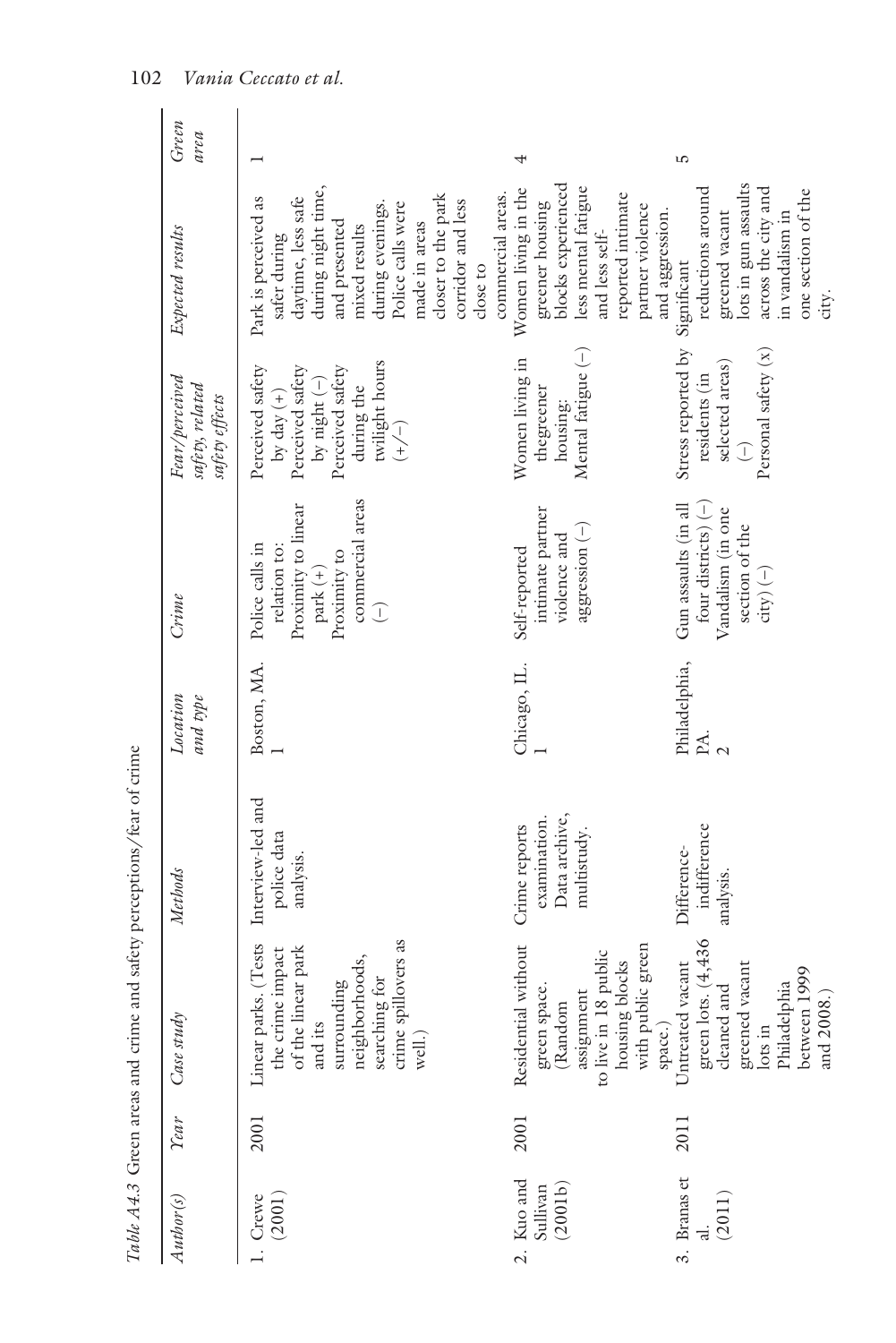| The study indicates a<br>control. However,<br>maintained, small-<br>the perception of<br>green vacant lots<br>scale green space<br>decrease in total<br>assaults around<br>compared with<br>non-significant<br>compared with<br>crime and gun<br>perceptions of<br>safety close to<br>control. Well<br>may increase<br>vacant lots<br>was higher<br>safety. |
|-------------------------------------------------------------------------------------------------------------------------------------------------------------------------------------------------------------------------------------------------------------------------------------------------------------------------------------------------------------|
| non-green lots<br>safety in green<br>compared to<br>disorder $(\bigwedge)$<br>Perception of<br>Perception of<br>vacant lots<br>$\widehat{t}$                                                                                                                                                                                                                |
| Total crime $(\bigwedge)$<br>disorder(x)<br>Assaults with<br>difference)<br>difference)<br>$\operatorname{guns}\left( \mathcal{N}\right)$<br>(very little<br>$\langle$ very little<br>Public                                                                                                                                                                |
| Philadelphia,<br>PA.                                                                                                                                                                                                                                                                                                                                        |
| Quasi-experimental<br>controlled trial).<br>(randomized                                                                                                                                                                                                                                                                                                     |
| neighborhood<br>scale.<br>Scale.<br>Txamines studies<br>that use quasi-<br>that use quasi-<br>experimental or<br>experimental<br>designs to<br>compare violence<br>compare violence<br>teraturant and<br>teraturent and<br>control groups<br>before and after a<br>before a<br>Vacant land in the                                                           |
| 2013                                                                                                                                                                                                                                                                                                                                                        |
| Garvin<br>et al.<br>(2013)                                                                                                                                                                                                                                                                                                                                  |

Notes

 $(\ast)$  Decline of crime and/or increase of safety perceptions, an expected effect. (+) Decline of crime and/or increase of safety perceptions, an expected effect.

 $(-)$  Green areas have unexpected effect on crime and/or safety/fear. (–) Green areas have unexpected effect on crime and/or safety/fear.

 $\langle$  /) No statistically significant impact or crime and/or fear of crime remained (before and after interventions, for example). ( $\angle$ ) No statistically significant impact or crime and/or fear of crime remained (before and after interventions, for example).  $(x)$  No results found. (x) No results found.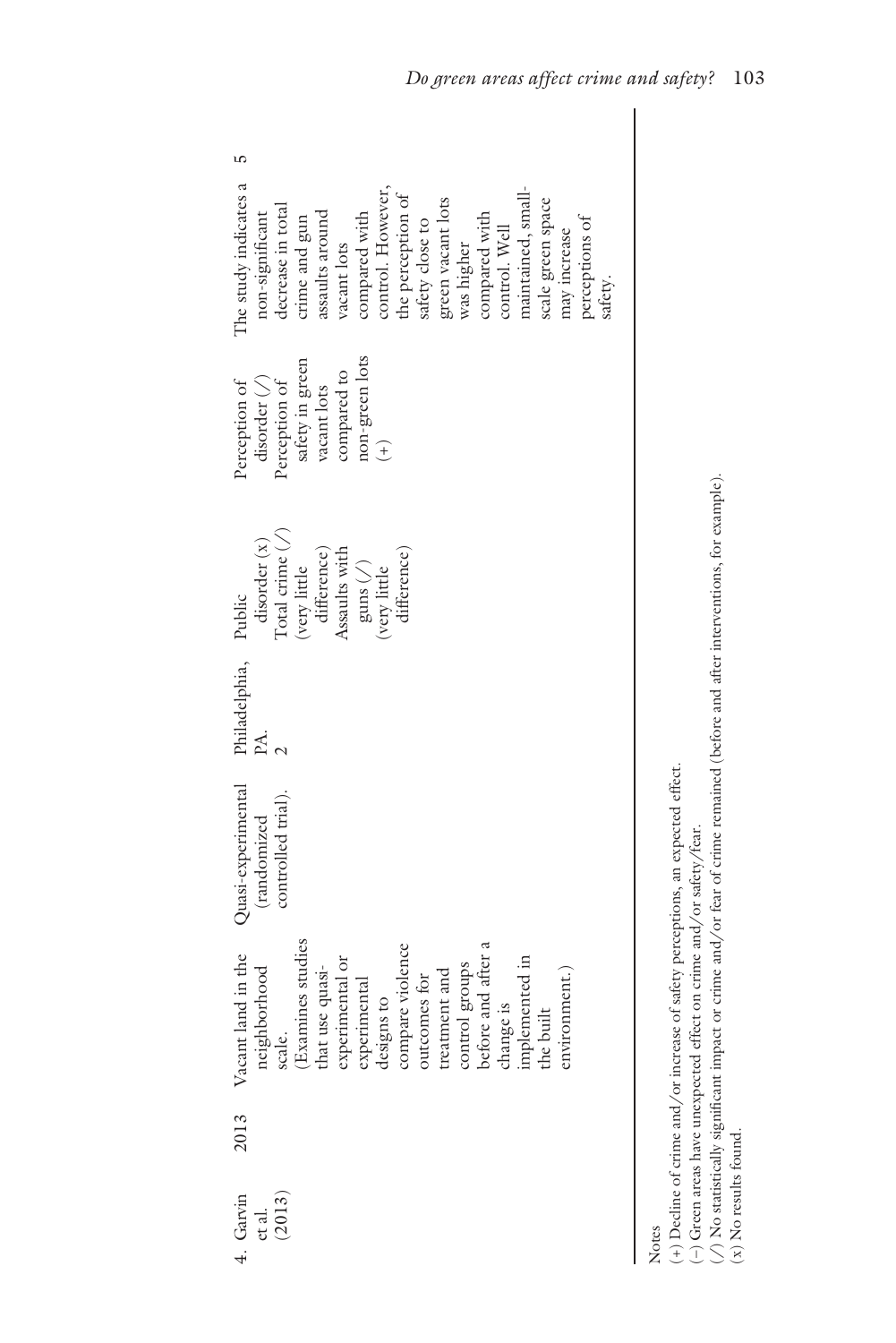# **References**

- Alex, Y. H. Lo & C. Y. Jim. (2012). Citizen attitude and expectation towards greenspace provision in compact urban milieu. *Land Use Policy*, 29, 577–586.
- Aliprantis, D., & Hartley, D. (2015). Blowing it up and knocking it down: The local and city-wide effects of demolishing high concentration public housing on crime. *Journal of Urban Economics*, 88, 67–81.
- Armitage, R. (2013). *Crime Prevention through Housing Design: Policy and Practice*. Basingstoke: Palgrave Macmillan.
- Babey, S. H., Tan, D., Wolstein, J., & Diamant, A. L. (2015). Neighborhood, family and individual characteristics related to adolescent park-based physical activity. *Preventive Medicine*, 76, 31–36.
- Bogar, S., & Beyer, K. M. (2015). Green space, violence, and crime: A systematic review. *Trauma, Violence, and Abuse*, 17, 160–171.
- Bowers, K. (2014). Risky facilities: Crime radiators or crime absorbers? A comparison of internal and external levels of theft. *Journal of Quantitative Criminology*, 30, 389–414.
- Box, S., Hale, C., & Andrews, G. (1988). Explaining fear of crime. *British Journal of Criminology*, 28, 340–356.
- Branas, C. C., Cheney, R. A., MacDonald, J. M., Tam, V. W., Jackson, T. D., & Ten Have, T. R. (2011). A difference-in-differences analysis of health, safety, and greening vacant urban space. *American Journal of Epidemiology*, 174, 1296–1306.
- Branas, C. C., South, E., Kondo, M. C., Hohl, B. C., Bourgois, P., Wiebe, D. J., & Mac-Donald, J. M. (2018). Citywide cluster randomized trial to restore blighted vacant land and its effects on violence, crime, and fear. *Proceedings of the National Academy of Sciences*, 115, 2946.
- Brantingham, P. J., & Brantingham, P. L. (1984). *Patterns in Crime*. New York: Macmillan.
- Brantingham, P. L., & Brantingham, P. J. (1995). Criminality of place: Crime generators and crime attractors. *European Journal on Criminal Policy and Research*, 3, 1–26.
- Ceccato, V. (2019). Fieldwork protocol as a safety inventory tool in public places. *Criminal Justice Studies*, 32, 165–188.
- Ceccato, V., & Hanson, M. (2013). Experiences from Assessing Safety in Vingis Park, Vilnius, Lithuania. *Review of European Studies*, 5, 1–16.
- Chiesura, A. (2004). The role of urban parks for the sustainable city. *Landscape and Urban Planning*, 68, 129–138.
- Clarke, R., & Eck, J. (2007). Understanding risky facilities. *Tool Guide No. 6*. Retrieved from [https://popcenter.asu.edu/content/understanding-risky-facilities](https://popcenter.asu.edu) (accessed 20 February 2020).
- Clarke, R. C., & Eck, J. E. (2005). Crime analysis for problem solvers in 60 small steps. [https://popcenter.asu.edu/content/crime-analysis-problem-solvers-60-small-steps](https://popcenter.asu.edu)  (accessed 20 February 2020).
- Cohen, D. A., Han, B., Derose, K. P., Williamson, S., Marsh, T., Raaen, L., & McKenzie, T. L. (2016). The paradox of parks in low-income areas: park use and perceived threats. *Environment and Behavior*, 48, 230–245.
- Cohen, D. A., Marsh, T., Williamson, S., Derose, K. P., Martinez, H., Setodji, C., & McKenzie, T. L. (2010). Parks and physical activity: Why are some parks used more than others? *Preventive Medicine*, 50(SUPPL.), S9–S12.
- Cohen, L. E., & Felson, M. (1979). Social change and crime rate trends: A routine activity approach. *American Sociological Review*, 44, 588–608.
- Coley, R. L., Kuo, F. E., & Sullivan, W. C. (1997). Where does community grow? The social context created by nature in urban public housing. *Environment and Behavior*, 29, 468–494.
- Cozens, P. M., Saville, G., & Hillier, D. (2005). Crime prevention through environmental design (CPTED): A review and modern bibliography. *Property Management*, 23, 328–356.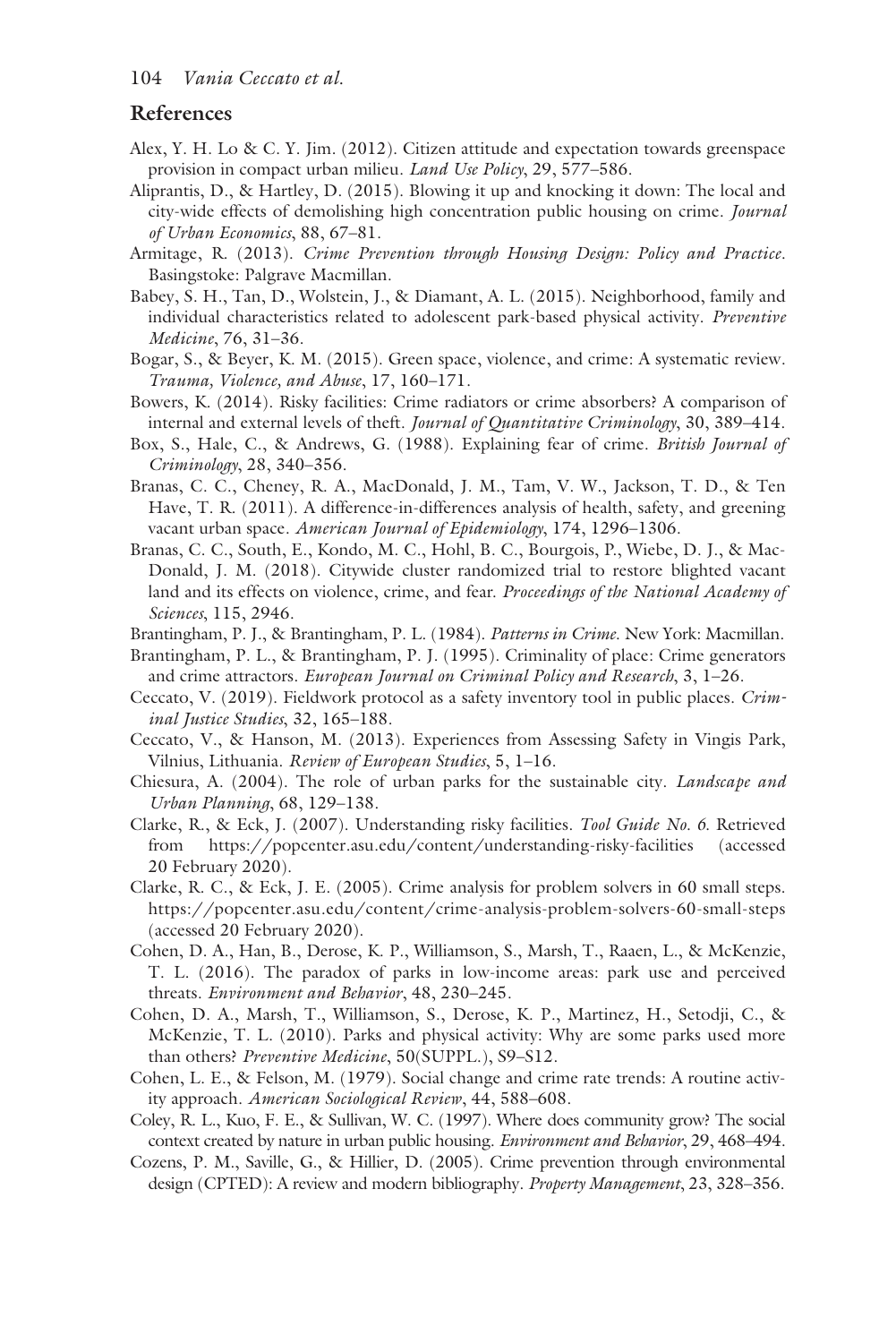- Crewe, K. (2001). Linear parks and urban neighbourhoods: A study of the crime impact of the Boston South-west Corridor. *Journal of Urban Design*, 6, 245–264.
- Day, K. (2009). Being feared: Masculinity and race in public space. In M. L. S. Farrall (Ed.), *Fear of Crime: Critical Voices in an Age of Anxiety* (pp. 82–107). New York: Routledge-Cavendish.
- Donovan, G. H., & Prestemon, J. P. (2012). The effects of trees on crime in Portland, Oregon. *Environment and Behavior*, 44, 3–30.
- Ekblom, P. (2011). Deconstructing CPTED … and reconstructing it for practice, knowledge management and research. *European Journal on Criminal Policy and Research*, 17, 7–28.
- Ekblom, P. (2019). Sharpening up CPTED—towards an ontology based on crime science and ecology. In P. Ekblom & R. Armitage (Eds.), *Rebuilding Crime Prevention Through Environmental Design: Strengthening the Links with Crime Science*. Abingdon, Oxon: Routledge.
- Farbod, S., Kamal, M., & Maulan, S. (2017). Safety perception and concerns in naturalistic landscapes of urban parks in Malaysia. *Security Journal*, 30, 106–122.
- Freedman, M., & Owens, E. G. (2011). Low-income housing development and crime. *Journal of Urban Economics*, 70, 115–131.
- Garofalo, J., & Laub, J. (1979). Fear of crime—broadening our perspective. *Victomology*, 3, 242–253.
- Garvin, E. C., Cannuscio, C. C., & Branas, C. C. (2013). Greening vacant lots to reduce violent crime: A randomised controlled trial. *Injury Prevention*, 19, 198–203.
- Gilstad-Hayden, K., Wallace, L. R., Carroll-Scott, A., Meyer, S. R., Barbo, S., Murphy-Dunning, C., & Ickovics, J. R. (2015). Research note: Greater tree canopy cover is associated with lower rates of both violent and property crime in New Haven, CT. *Landscape and Urban Planning*, 143, 248–253.
- Giurgescu, C., Zenk, S. N., Templin, T. N., Engeland, C. G., Kavanaugh, K., & Misra, D. P. (2017). The impact of neighborhood conditions and psychological distress on preterm birth in African-American women. *Public Health Nursing*, 34, 256–266.
- Gómez, E., Baur, J. W. R., Hill, E., & Georgiev, S. (2015). Urban parks and psychological sense of community. *Journal of Leisure Research*, 47, 388–398.
- Goode, D., & Collins, W. (2014). The different types of urban green spaces. *Urban Rambles*. [http://urbanrambles.org/contact-urban-rambles](http://urbanrambles.org) (accessed 20 February 2020).
- Groff, E., & McCord, E. (2011). The role of neighborhood parks as crime generators. *Security Journal*, 25, 1–24.
- Heinze, J. E., Krusky-Morey, A., Vagi, K. J., Reischl, T. M., Franzen, S., Pruett, N. K., …, Zimmerman, M. A. (2018). Busy streets theory: The effects of community-engaged greening on violence. *American Journal of Community Psychology*, 62, 101–109.
- Higgins, J. P. T., & Green, S. (2011). *Cochrane Handbook for Systematic Reviews of Interventions*. G. S. Higgins JPT (Ed.) [https://training.cochrane.org/handbook](https://training.cochrane.org)  (accessed 29 June 2019).
- Hilborn, J. (2009). *Dealing with Crime and Disorder in Urban Parks*. Retrieved from [www.cops.usdoj.gov \(](www.cops.usdoj.gov)accessed 18 October 2019).
- Hong, A., Sallis, J. F., King, A. C., Conway, T. L., Saelens, B., Cain, K. L., …, Frank, L. D. (2018). Linking green space to neighborhood social capital in older adults: The role of perceived safety. *Social Science & Medicine*, 207, 38–45.
- Iqbal, A., & Ceccato, V. (2015). Does crime in parks affect apartment prices? *Journal of Scandinavian Studies in Criminology and Crime Prevention*, 16, 97–121.
- Iqbal, A., & Ceccato, V. (2016). Is CPTED useful to guide the inventory of safety in parks? A study case in Stockholm, Sweden. *International Criminal Justice Review*, 26, 150–168.
- Jackson, J., & Gouseti, I. (Eds.). (2012). *Fear of Crime: An Entry to the Encyclopedia of Theoretical Criminology*. Chichester: Wiley-Blackwell.
- Jacobs, J. (1961). *The Death and Life of Great American Cities*. New York: Vintage Books.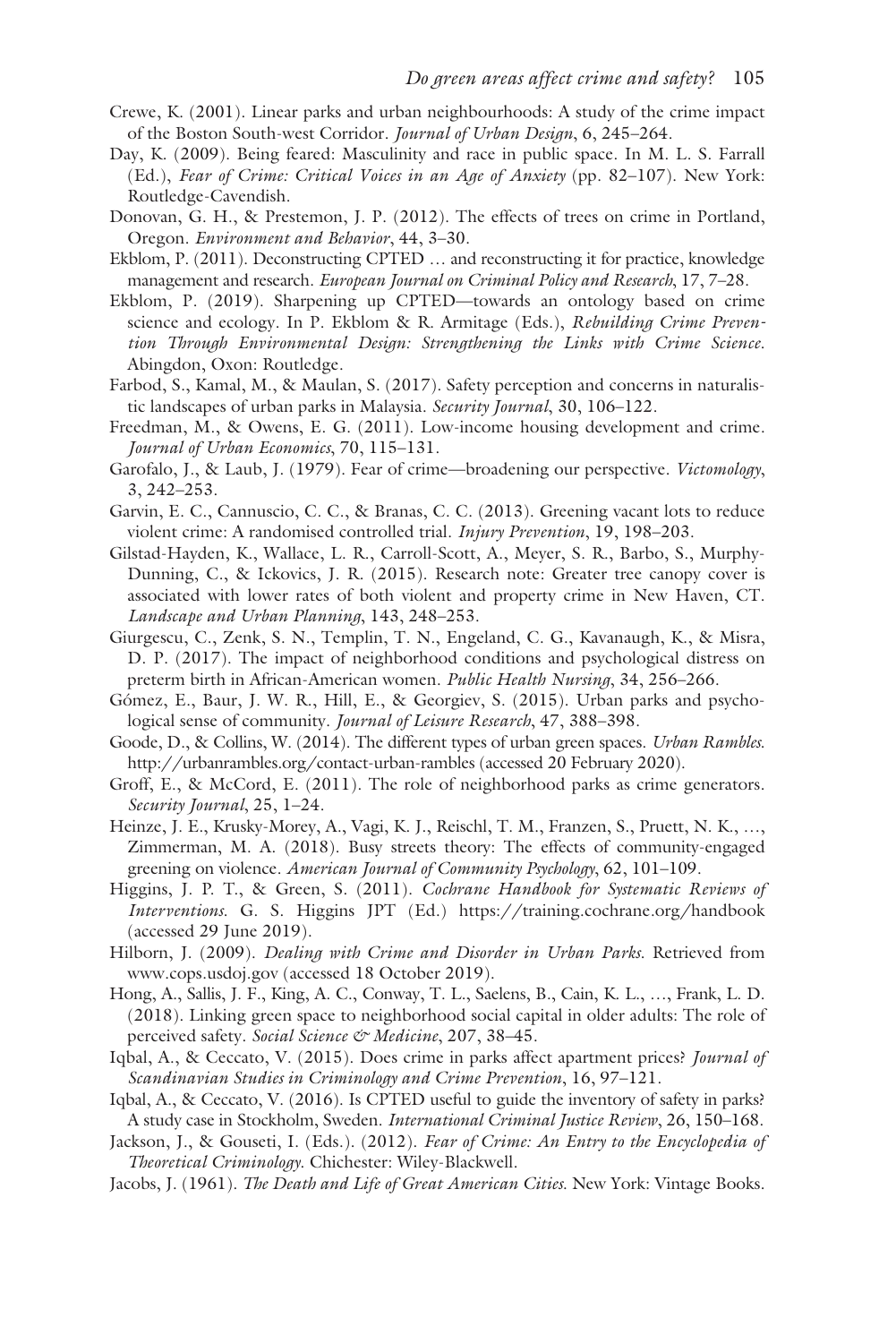- Jansson, M., Fors, H., Lindgren, T., & Wistrom, B. (2013). Perceived personal safety in relation to urban woodland vegetation—A review. *Urban Forestry & Urban Greening*, 12, 127–133.
- Jeffery, C. R. (1971). Crime prevention through environmental design. *American Behavioral Scientist*, 14, 598.
- Jeffery, C. R. (1977). *Crime Prevention through Environmental Design*. (2nd ed.). Beverly Hills: Sage.
- Jorgensen, L. J., Ellis, G. D., & Ruddell, E. (2013). Fear perceptions in public parks: Interactions of environmental concealment, the presence of people recreating, and gender. *Environment and Behavior*, 45, 803–820.
- Kimpton, A., Corcoran, J., & Wickes, R. (2017). Greenspace and crime: An analysis of greenspace types, neighboring composition, and the temporal dimensions of crime. *Journal of Research in Crime and Delinquency*, 54, 303–337.
- Kondo, M. C., Andreyeva, E., South, E. C., MacDonald, J. M., & Branas, C. C. (2018a). Neighborhood interventions to reduce violence. *Annual Review of Public Health*, 39, 253–271.
- Kondo, M. C., Fluehr, J. M., McKeon, T., & Branas, C. C. (2018b). Urban green space and its impact on human health. *International Journal of Environmental Research and Public Health*, 15(3).
- Kondo, M. C., Han, S., Donovan, G. H., & MacDonald, J. M. (2017). The association between urban trees and crime: Evidence from the spread of the emerald ash borer in Cincinnati. *Landscape and Urban Planning*, 157, 193–199.
- Kondo, M. C., South, E. C., Branas, C. C., Richmond, T. S., & Wiebe, D. J. (2017). The Association between urban tree cover and gun assault: A case-control and casecrossover study. *American Journal of Epidemiology*, 186, 289–296.
- Kondo, M., Hohl, B., Han, S., & Branas, C. (2016). Effects of greening and community reuse of vacant lots on crime. *Urban Studies*, 53, 3279–3295.
- Kondo, M. C., Low, S. C., Henning, J., & Branas, C. C. (2015). The impact of green stormwater infrastructure installation on surrounding health and safety. *American Journal of Public Health*, 105, e114–e121.
- Kuo, F. E., Bacaicoa, M., & Sullivan, W. C. (1998). Transforming inner-city landscapes: Trees, sense of safety, and preference. *Environment and Behavior*, 30, 28–59.
- Kuo, F. E., & Sullivan, W. C. (2001a). Environment and crime in the inner city does vegetation reduce crime? *Environment and Behavior*, 33, 343–367.
- Kuo, F. E., & Sullivan, W. C. (2001b). Aggression and violence in the inner city: Effects of environment via mental fatigue. *Environment and Behavior*, 33, 543–571.
- Lindgren, T., & Nilsen, M. R. (2012). Safety in residential areas. *Tijdschrift voor Economische en Sociale Geografie*, 103, 196–208.
- Lorenc, T., Petticrew, M., Whitehead, M., Neary, D., Clayton, S., Wright, K., …, Renton, A. (2013). Environmental interventions to reduce fear of crime: Systematic review of effectiveness. *Systematic Reviews*, 2, 1–10.
- Los, M. (2002). Post-communist fear of crime and the commercialization of security. *Theoretical Criminology*, 6, 165–188.
- Loukaitou-Sideris, A., & Sideris, A. (2010). What brings children to the park? Analysis and measurement of the variables affecting children's use of parks. *Journal of the American Planning Association*, 76, 89–107.
- Maas, J., Spreeuwenberg, P., van Winsum-Westra, M., Verheij, R. A., Vries, S., & Groenewegen, P. P. (2009). Is green space in the living environment associated with people's feelings of social safety? *Environment and Planning A*, 41, 1763–1777.
- Madge, C. (1997). Public parks and the geography of fear. *Tijdschrift voor Economische en Sociale Geografie*, 88, 237–250.
- Maruthaveeran, S., & Van den Bosh, C. K. (2015). Fear of crime in urban parks—What the residents of Kuala Lumpur have to say? *Urban Forestry and Urban Greening*, 14, 702–713.